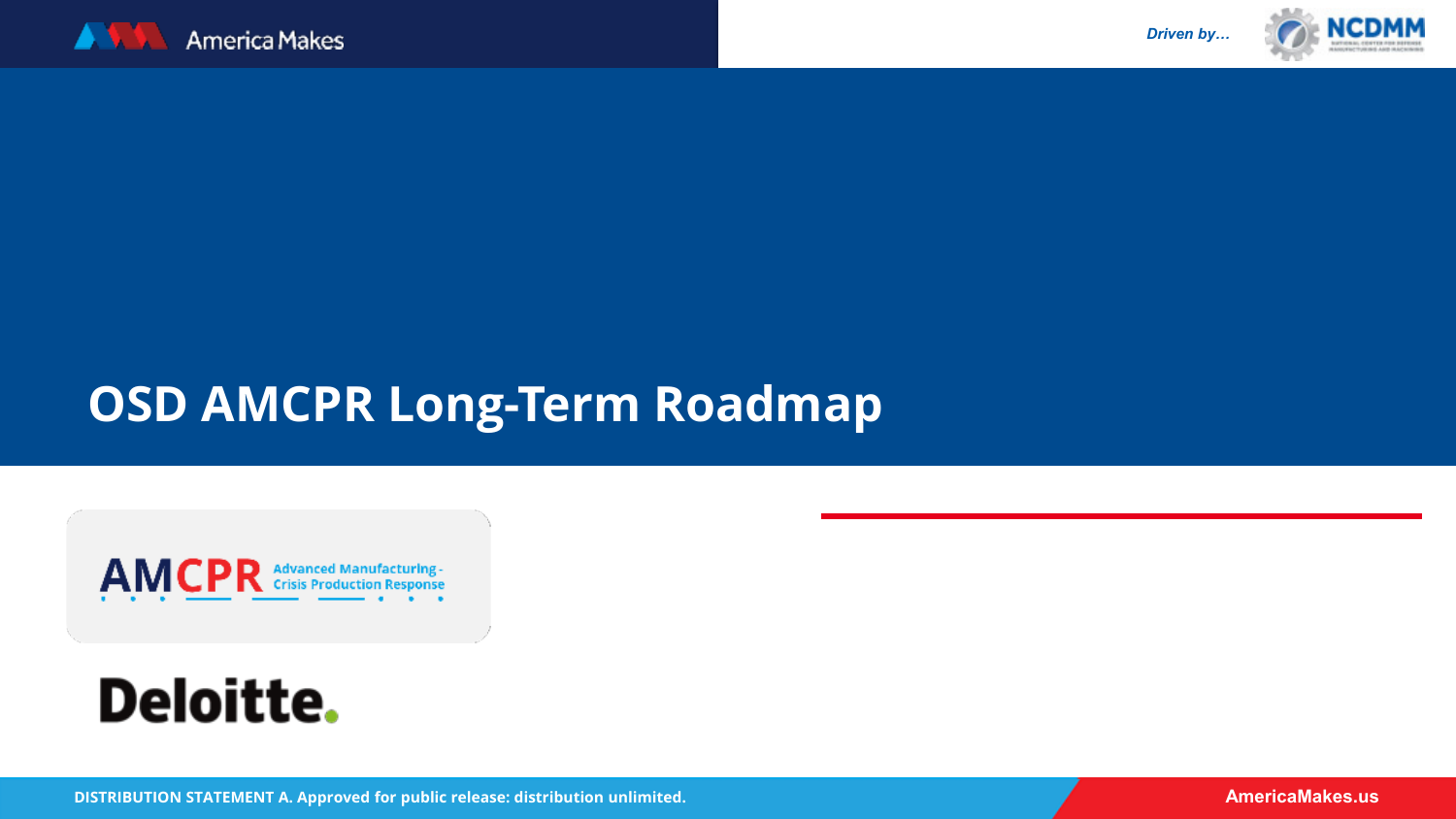

#### **TABLE OF CONTENTS**

### Table of Contents

Click headings to jump to section

| <b>Executive Summary</b>    | $\overline{\mathbf{3}}$ | <b>Key Performance Indicators</b>                   | 20 |
|-----------------------------|-------------------------|-----------------------------------------------------|----|
| <b>AMCPR Overview</b>       | 5                       | <b>Appendix A: List of Acronyms</b>                 | 23 |
| <b>Roadmap Overview</b>     | 7                       | <b>Appendix B: Key Terms Defined</b>                | 24 |
| <b>Roadmap Activities</b>   | 12                      | <b>Appendix C: AMCPR Exchange<br/>Features List</b> | 25 |
| <b>Governance Structure</b> | 18                      |                                                     |    |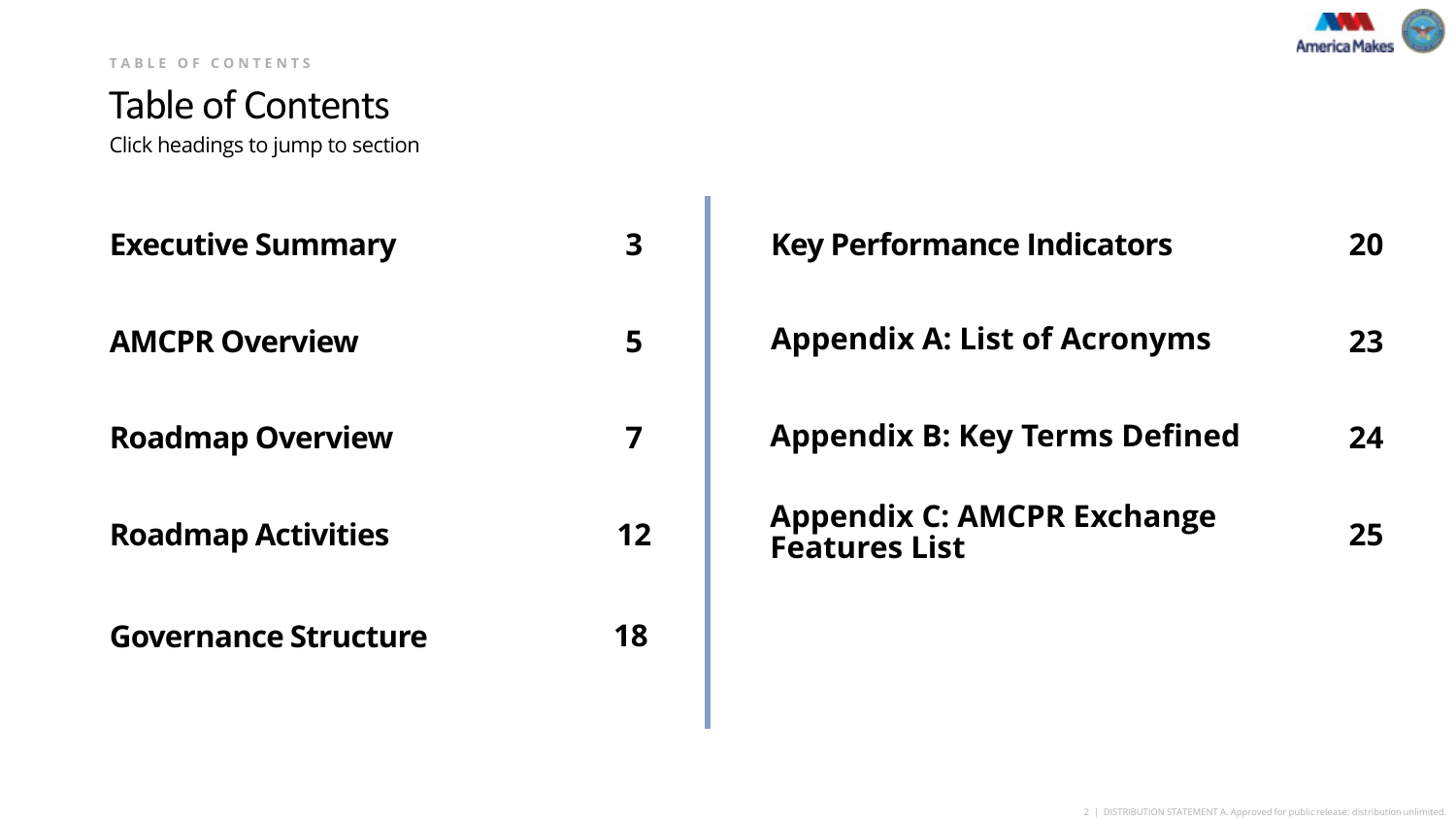### <span id="page-2-0"></span>Executive Summary

#### **Program Background**

The Advanced Manufacturing Crisis Production Response (AMCPR) program arose from a coordinated effort, led by America Makes, to respond to the global COVID-19 pandemic in the United States. The initiative worked with the U.S. manufacturing ecosystem, including government agencies, designers, and manufacturers, to supply critical products to combat COVID-19. Now, as supply continues to stabilize, the AMCPR has increased its focus on structuring and developing new facets of the program to enhance U.S. capabilities, not only in future times of crisis but in noncrisis times, as well. The program's explicit goal is to advance the cause of U.S. manufacturing responsiveness and competitiveness while simultaneously preparing the nation for future, as yet unknown, crises.

The Dwight D. Eisenhower National System of Interstate and Defense Highways is a prime example of a federal program that aimed to serve the nation in crisis and non-crisis times. Not only did the program address the need for a connected highway system to promote domestic travel and trade, but it was also simultaneously designed to enhance national security, used as an evacuation method in the instance of a foreign attack on major U.S. cities1. Similarly, programs such as the AMCPR can be crucial for national and regional crisis response and promote national manufacturing competitiveness, spurring economic growth.

As the AMCPR continues to establish itself as a trusted voice in the manufacturing community and looks to build an enduring infrastructure dedicated to crisis management and beyond, a structured plan is required to transition to this effort's recovery and resiliency phases effectively.

#### **AMCPR Long-Term Roadmap**

With the support of America Makes, the National Center for Defense Manufacturing and Machining (NCDMM), the Office of the Secretary of Defense (OSD), and Deloitte Consulting, LLP, this long-term Roadmap has been developed to guide and prioritize future AMCPR development and test initiatives.

The Roadmap is an actionable, dynamic plan that considers the program's future vision and goals, with activities that will drive impact and value for stakeholders, both in times of supply disruption and in a steadier, more certain supply state. The Roadmap is structured into four main initiatives (i.e., swim lanes):

- 1. Regulatory & Policy Management Track evolving regulatory landscape, and develop and execute a plan that aids manufacturers in navigating IP and legal concerns;
- 2. Ecosystem Cultivation Empower, grow, and mobilize the AMCPR network and greater ecosystem through strategic communications, capability mapping, and education & workforce development;
- 3. Capability Expansion Develop program capabilities through crisis scenario execution and lessons-learned, to advance AMCPR's readiness in the time of crisis; and
- 4. Platform Improvement & Sustainment Evolve the AMCPR enabling technology platform (the AMCPR Exchange) to operationalize and automate essential design and transactional activities.

The Roadmap, in conjunction with the AMCPR Playbook and AMCPR Impacts Report, considers critical insights and lessons learned from the COVID-19 pandemic and demonstrates the value of the program, as well as a path forward to enhance its capabilities and reach in advanced manufacturing communities. AMCPR sponsors see this Roadmap as a valuable tool for those who support the mission and choose to invest in its success and sustainability.

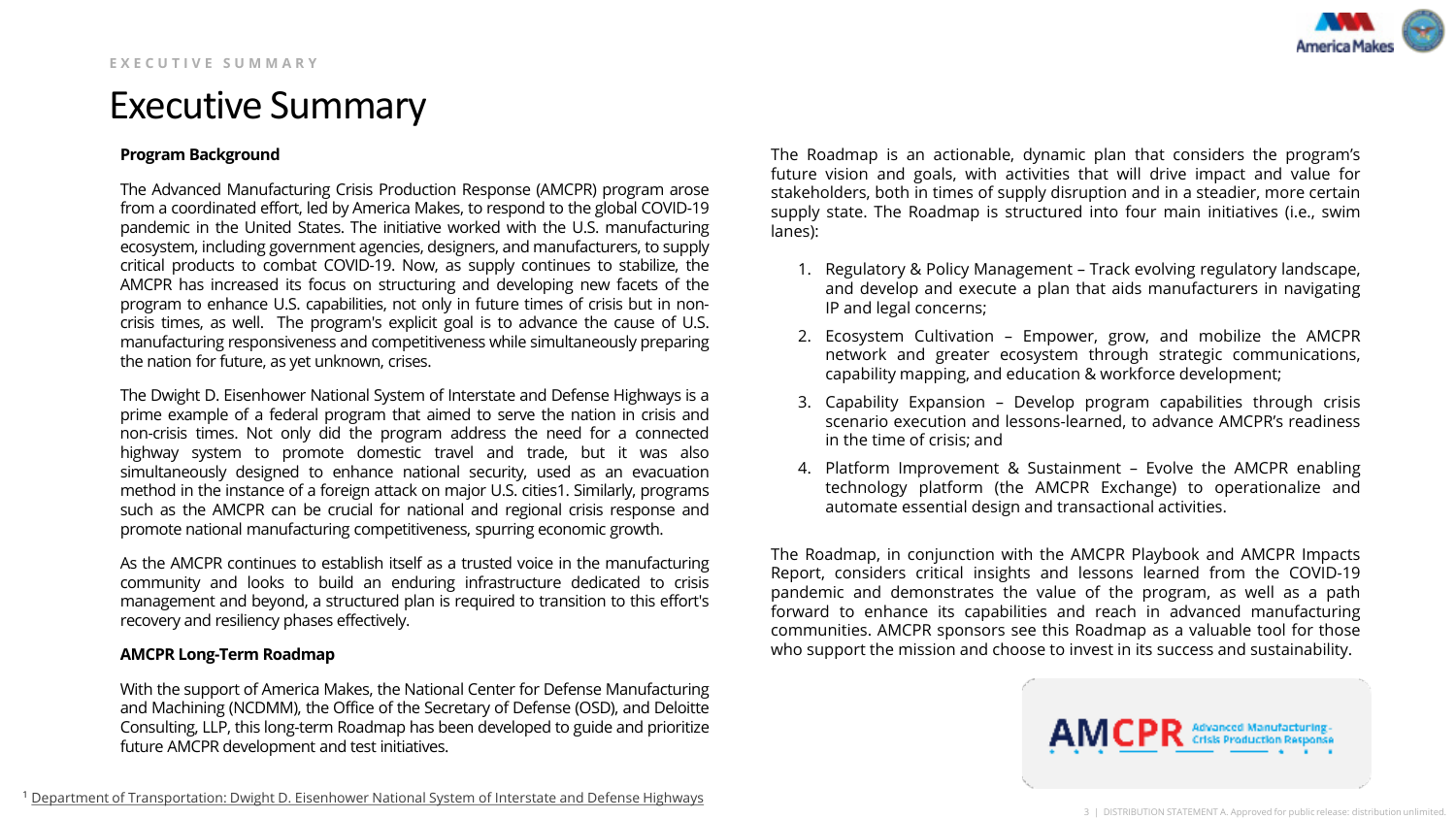

### AMCPR Phase 2 Deliverables

The Roadmap, Playbook, and AMCPR Impacts Report **consider key insights and lessons learned**  from the ongoing COVID-19 pandemic response, and **demonstrate the value of the program** as well as a path forward to enhance its capabilities and reach in advanced manufacturing communities

### Impacts Report

#### After Action Report from Phase 2 efforts

Demonstrates value and accomplishments of the AMCPR program for external stakeholder consumption. Includes success stories, vignettes, key insights, lessons learned, and impacts



### Roadmap

#### Actionable, dynamic path forward

Considers the future vision and goals of the AMCPR and outlines activities that will drive impact and value for stakeholders. Includes interdependencies, proposed governance structure, and KPIs to track progress and encourage accountability

### Playbook

#### Guide outlining a repeatable process

Captures the steps required at each decision point for organizations preparing and/or responding to a future crisis. Incorporates a framework by which to structure efforts for effective rollout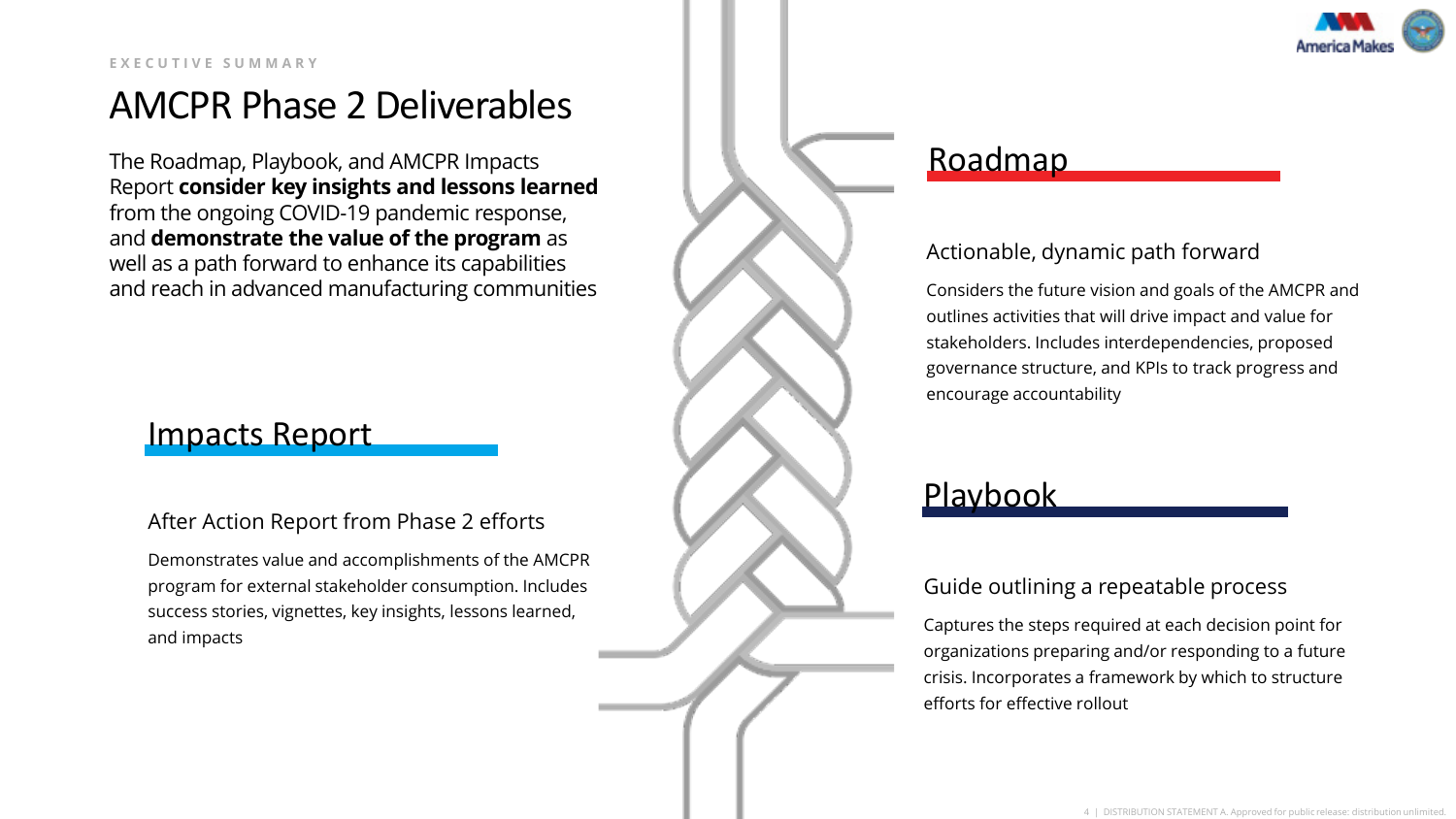## <span id="page-4-0"></span>**AMCPR Overview**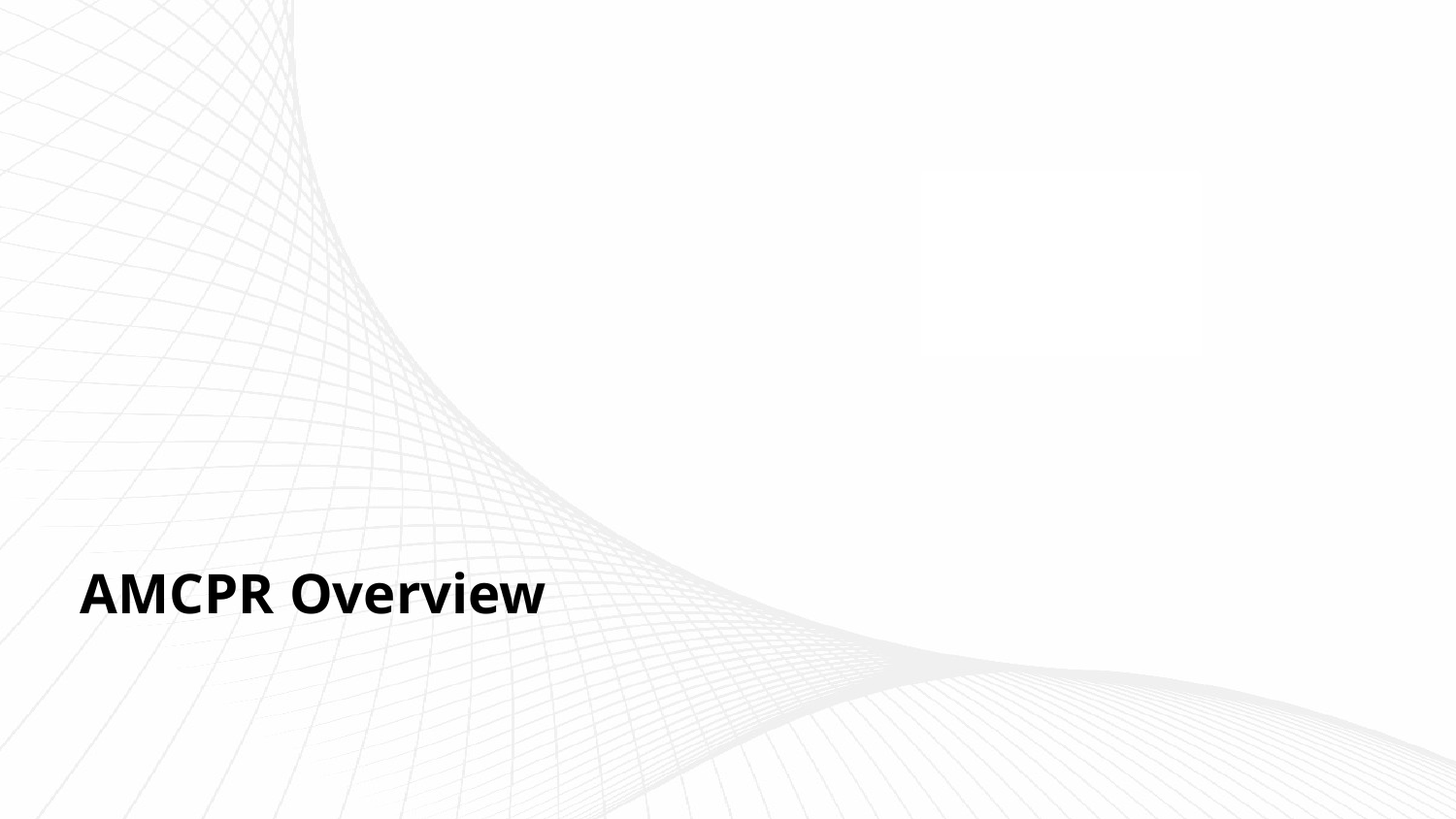

### Advanced Manufacturing Crisis Production Response (AMCPR) Overview

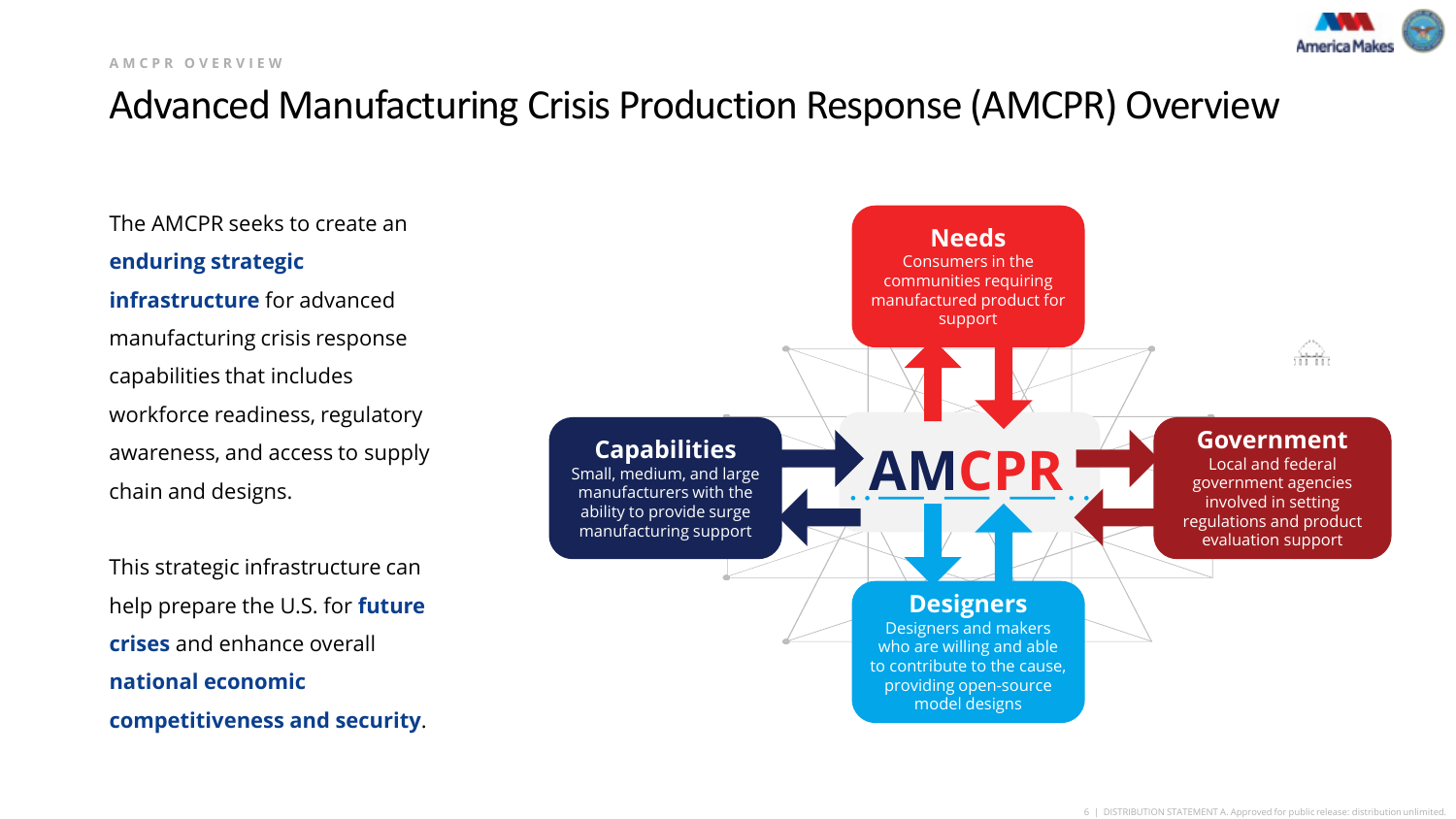## <span id="page-6-0"></span>**Roadmap Overview**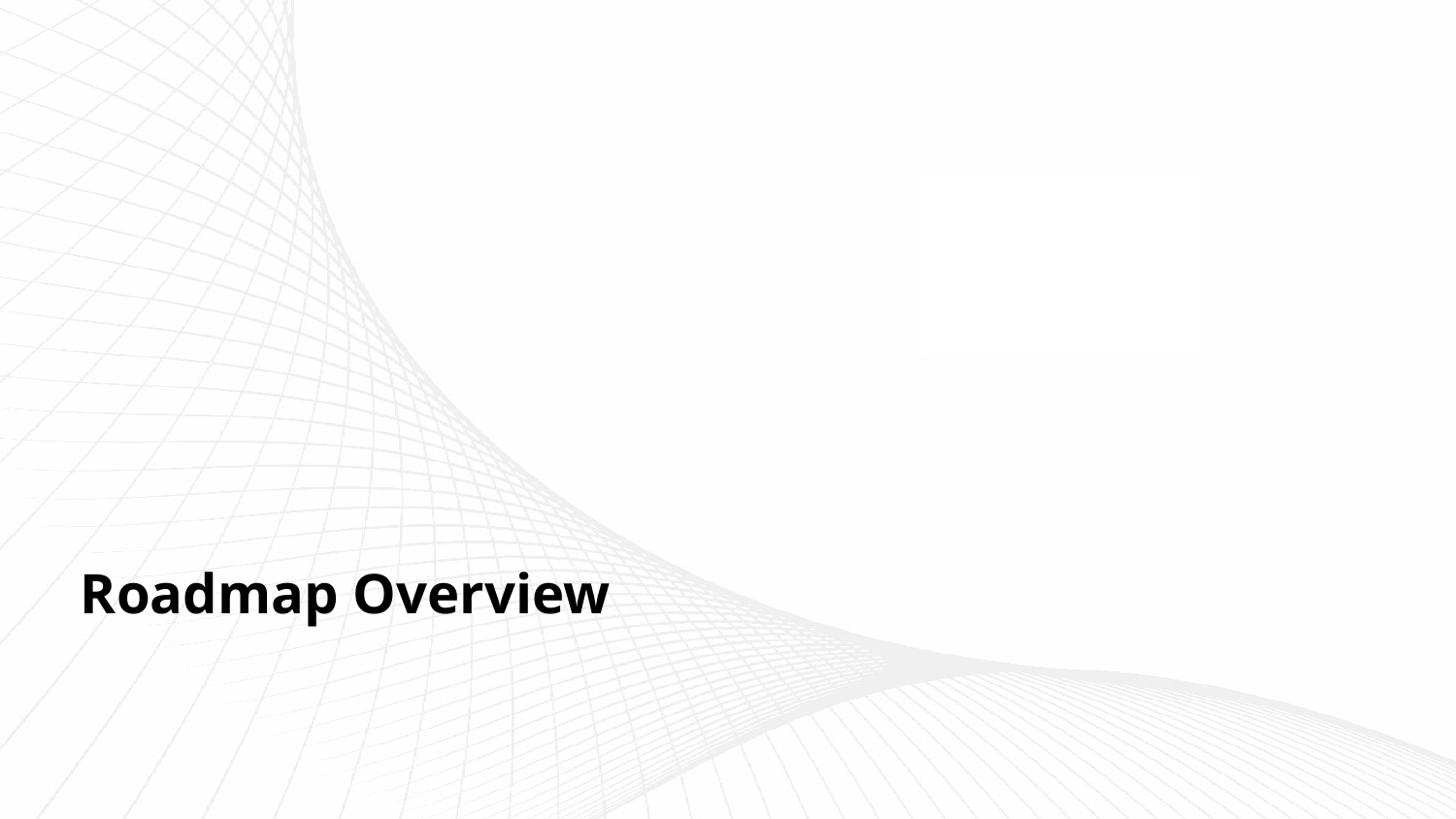

### Roadmap Overview and Key Considerations

The Roadmap outlines an actionable path forward, with the goal of continuing the growth and sustainment of the AMCPR program



### Roadmap activities **drive value** for stakeholders in **times of supply disruption and certainty.**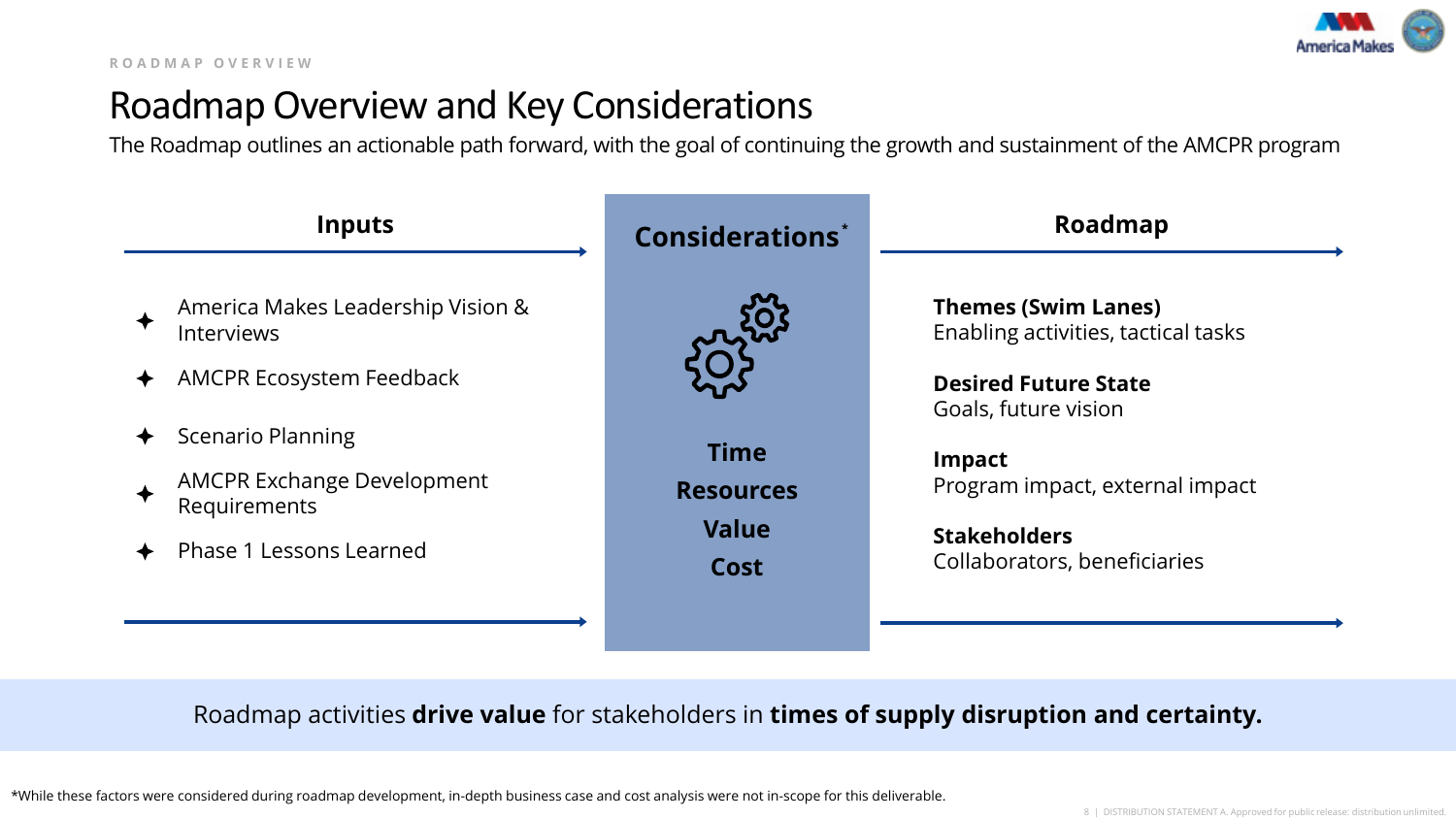

### Roadmap Swim Lane Overview









#### **Regulation & Policy Management**

#### Definition:

• Track evolving regulatory landscape, and develop and execute a plan that aids manufacturers in navigating IP and legal concerns

#### Justification:

• Policy and guidance identification and distribution to the network will strengthen AMKs position as a trusted source for regulatory-related information

#### Key swim lane activities:

• Regulatory sensing, policy insight collection, policy and guidance distribution to AMCPR network

#### **Ecosystem Cultivation**

#### Definition:

• Empower, grow, and mobilize the AMCPR network and greater ecosystem through strategic communications, capability mapping, and education & workforce development

#### Justification:

• Engaging and cultivating the AMCPR network through identification of needs, motivations, and capabilities

#### Key swim lane activities:

• Ecosystem expansion, ecosystem capabilities assessment; strategic communication and marketing; education & workforce development (EWD)

#### **Capability Expansion**

#### Definition:

• Develop program capabilities through crisis scenario execution and lessonslearned, to advance AMCPR's readiness in the time of crisis

#### Justification:

• The AMCPR's aptitude in responding to the next crisis will come from the groundwork effort to build out its capabilities and toolset

#### Key swim lane activities:

• COVID scenario execution lessons learned, crisis taxonomy, crisis readiness prioritization approach, future scenario execution

#### **Platform Improvement & Sustainment**

#### Definition:

• Evolve the AMCPR enabling technology platform (the AMCPR Exchange) to operationalize and automate essential design and transactional activities

#### Justification:

• Continuous enhancement to the AMCPR Exchange is critical to sustain the digital infrastructure the AMCPR network will utilize to interact and transact

#### Key swim lane activities:

• Collect requirements for improvement, prioritization and tracking of enhancements, phased feature development & deployment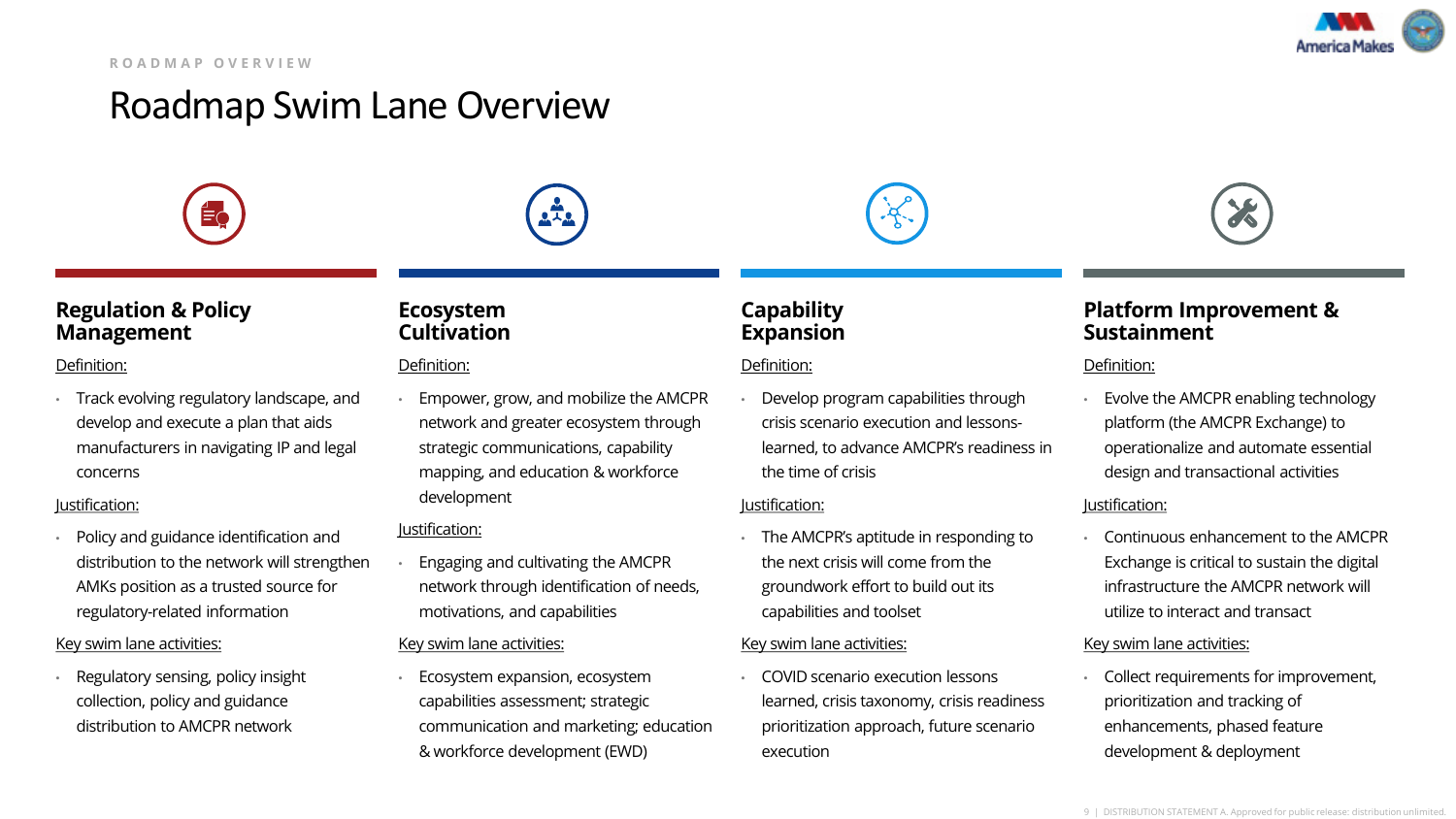

### Ecosystem Stakeholders

Ecosystem stakeholders\* will help to drive execution of the roadmap, some in direct collaboration or as funding vehicles, and others as beneficiaries of these initiatives

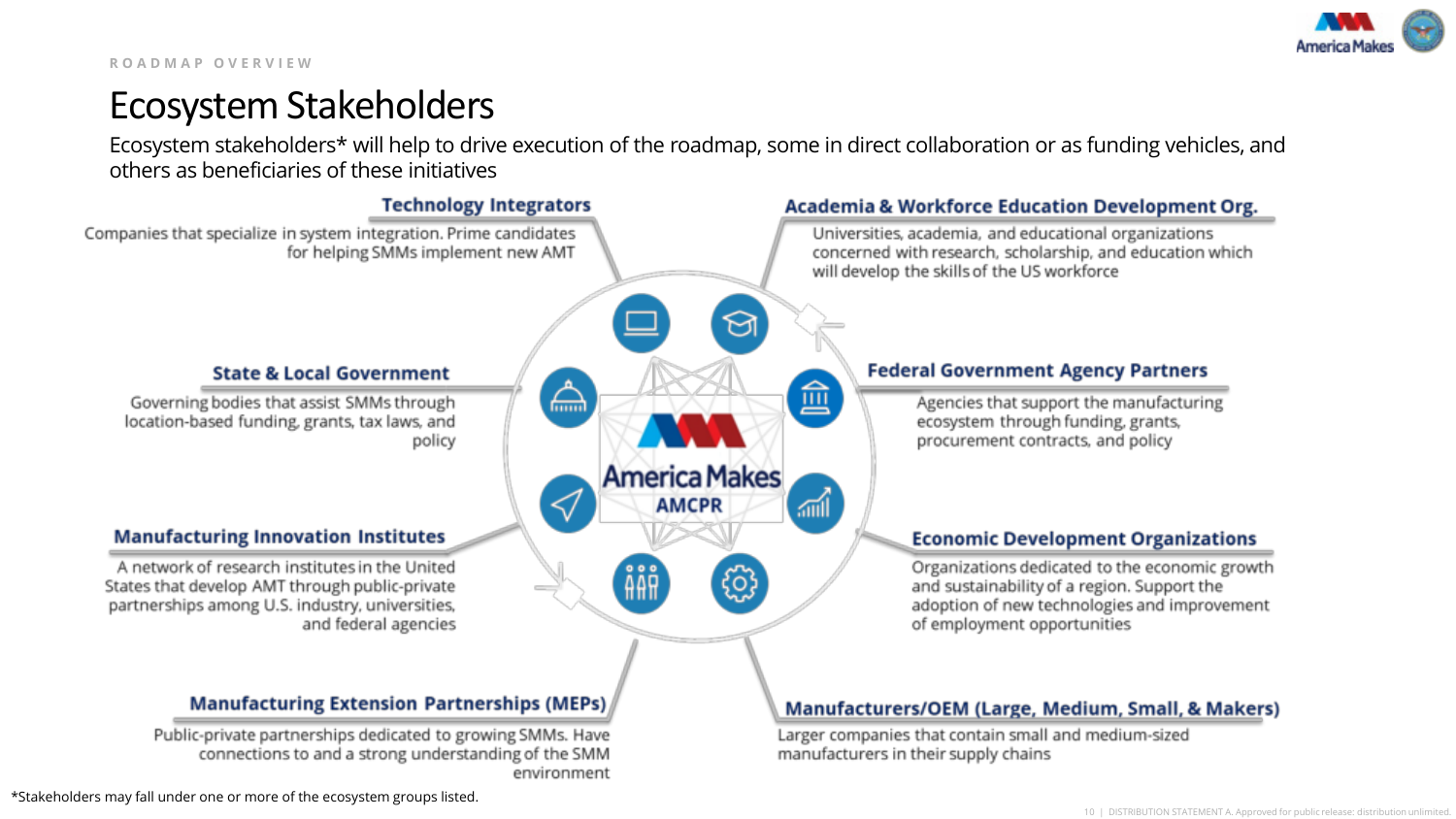

### Capability Development Approach

This iterative framework incorporates activities that cut across the swim lanes established in the roadmap. This process can continuously be executed, past the timeline defined on the roadmap, to address capability gaps

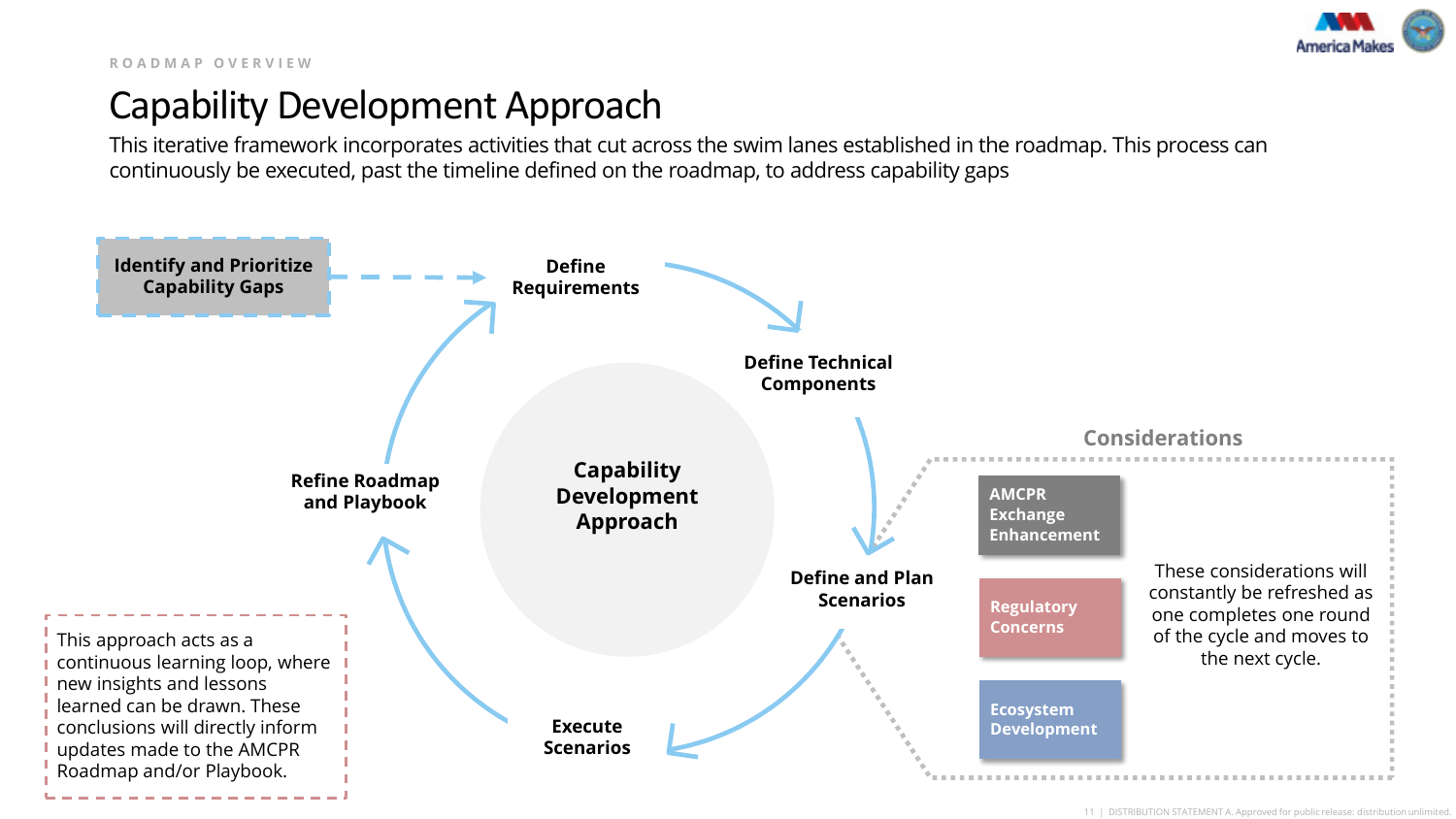# <span id="page-11-0"></span>**Roadmap Activities**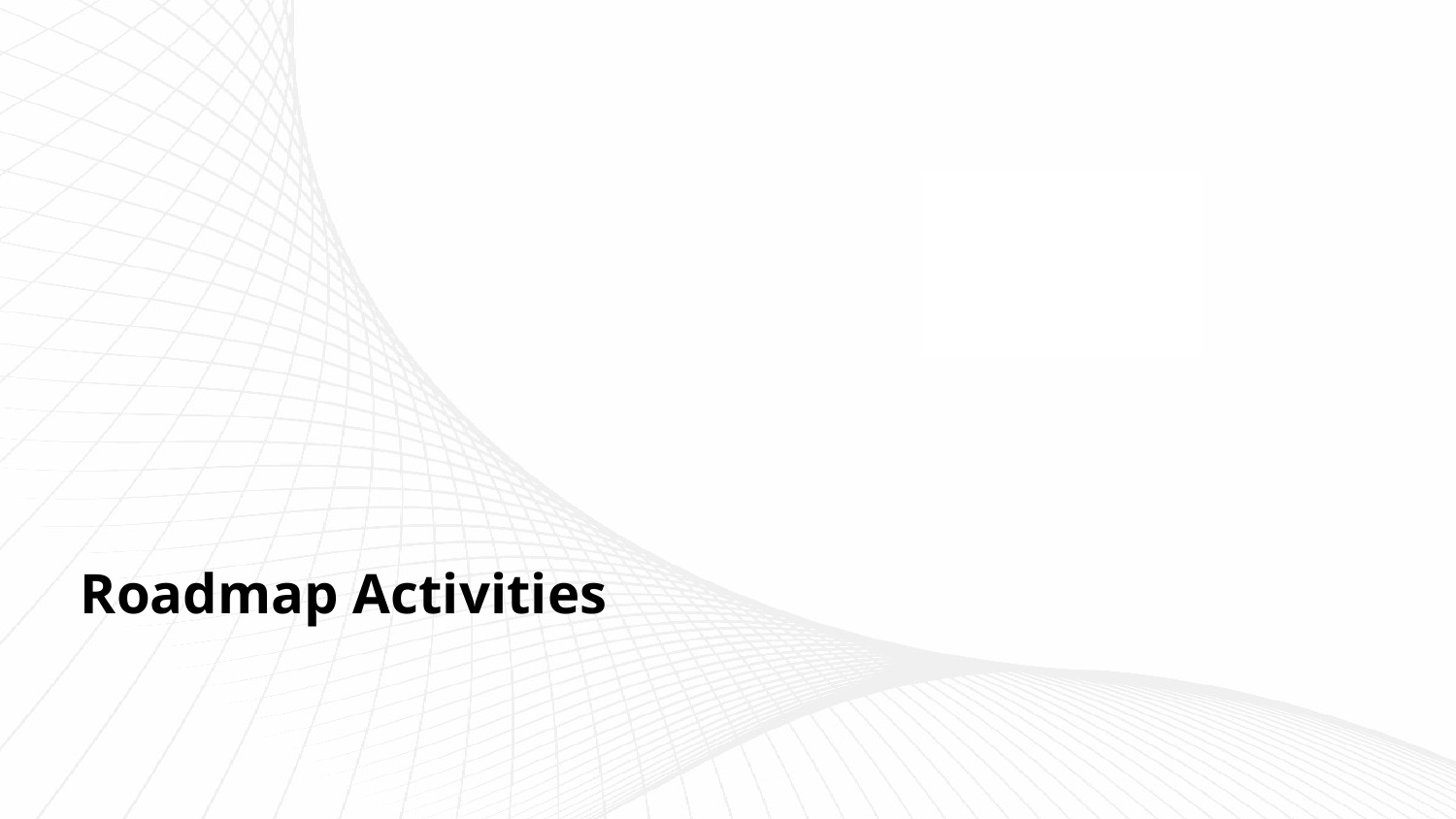

### <span id="page-12-0"></span>OSD AMCPR Roadmap

The Roadmap timeline begins on 02/05/2021 (at month '0'), approximately halfway through Phase 2 of the program. Activities occurring in the 'Near-Term' (0- 6 months) timeframe are funded as part of Phase 2. The 'Mid-Term' (6-18 months) and onward include activities past Phase 2 that require additional funding.

|                                                                                        |                                                                                                                                                                                       | Near-Term                                            | Mid-Term                                                                                                                                                                                                                         | Long-Term                                                                                                                                                                                                                     |                                                                                                                                                         |                                                                                                                                                                            |
|----------------------------------------------------------------------------------------|---------------------------------------------------------------------------------------------------------------------------------------------------------------------------------------|------------------------------------------------------|----------------------------------------------------------------------------------------------------------------------------------------------------------------------------------------------------------------------------------|-------------------------------------------------------------------------------------------------------------------------------------------------------------------------------------------------------------------------------|---------------------------------------------------------------------------------------------------------------------------------------------------------|----------------------------------------------------------------------------------------------------------------------------------------------------------------------------|
|                                                                                        | <b>Current State</b>                                                                                                                                                                  | 0-6 months* (Phase 2 Activities)                     | 6-18 months                                                                                                                                                                                                                      | 18+ months                                                                                                                                                                                                                    | <b>Future State</b>                                                                                                                                     | <u>Impact</u>                                                                                                                                                              |
| Management<br>ళ<br>Regulation<br>Policy                                                | Robust understanding<br>of the concerns of the<br>AMCPR network<br>following Phase 1 of the<br>COVID-19 response;<br>knowledge of the<br>medical device<br>regulatory landscape       | <b>Collect Policy Insights &amp; Recommendations</b> | <b>Strengthened AMCPR</b><br>network of<br>knowledgeable<br>designers and<br>manufacturers,<br>prepared to address<br>future supply chain<br>disruptions                                                                         | Alleviation of the<br>AMCPR network's<br>regulatory concerns<br>through information<br>dissemination and<br>education                                                                                                         |                                                                                                                                                         |                                                                                                                                                                            |
| Ecosystem<br>Cultivation                                                               | Core AMCPR network<br>with varying<br>capabilities; some<br>awareness of AMCPR<br>value and opportunities<br>primarily from Phase 1,<br>publications and the<br>America Makes website | <b>Identify Ecosystem Capabilities</b>               | Broad program reach to<br>all key manufacturing<br>regions in the country,<br>leveraging AMSCs, full<br>understanding of<br>ecosystem capabilities;<br>execution of a<br>formalized, targeted<br>strategic comms &<br>mktg. plan | Maturation of regional<br>SMMs through robust<br>EWD programs and<br>collab with AMSCs;<br>enhanced ability for<br>regional mfgs. to<br>mobilize and respond<br>to routine supply<br>disruptions or future<br>national crises |                                                                                                                                                         |                                                                                                                                                                            |
| Capability<br>Expansion                                                                | Key capability exists in<br>the healthcare industry<br>and PPE design,<br>production, and<br>matchmaking                                                                              |                                                      | <b>Evaluate Product Effectiveness &amp; Suitability</b><br><b>Perform Crisis Readiness Assessments</b><br><b>Establish Capability Resilience &amp; Readiness</b><br><b>Enable Surge Demand Product Fulfillment</b>               |                                                                                                                                                                                                                               | Diverse capability<br>expansion into several<br>industries and products<br>and the establishment<br>of an agile, far-reaching<br>digital supply network | Ability to respond to<br>national, regional, or<br>local supply disruptions<br>through development<br>of program capabilities,                                             |
| Improvement&<br>Sustainment<br>tform<br>$\overline{\sigma}$<br>$\overline{\mathbf{r}}$ | MVP in production to<br>allow interaction<br>between AMCPR<br>Exchange personas                                                                                                       | <b>Stabilize Existing Functionality</b>              | <b>Enhance Existing Functionality</b><br><b>Incorporate New Functionality</b>                                                                                                                                                    | <b>Introduce Key Differentiators</b>                                                                                                                                                                                          | Full-featured portal that<br>accelerates end-to-end<br>crisis demand<br>fulfillment                                                                     | Lends the ability and<br>functionality to<br>operationalize and<br>automate key initiatives<br>of the AMCPR; provides<br>a platform for the<br>ecosystem to<br>collaborate |

\*Timelines throughout this deck are notional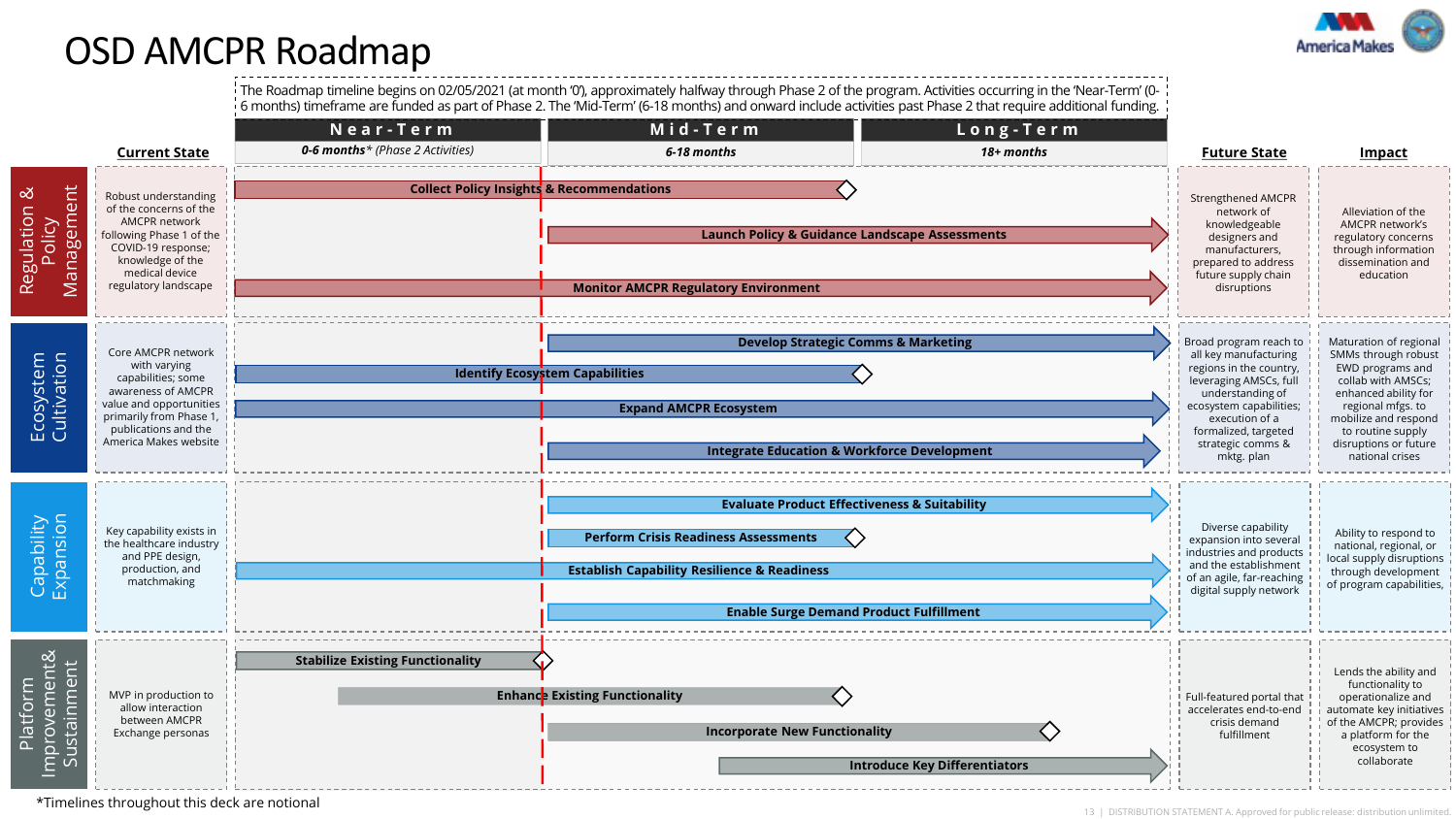### <span id="page-13-0"></span>OSD AMCPR Roadmap – *Regulation & Policy Management*



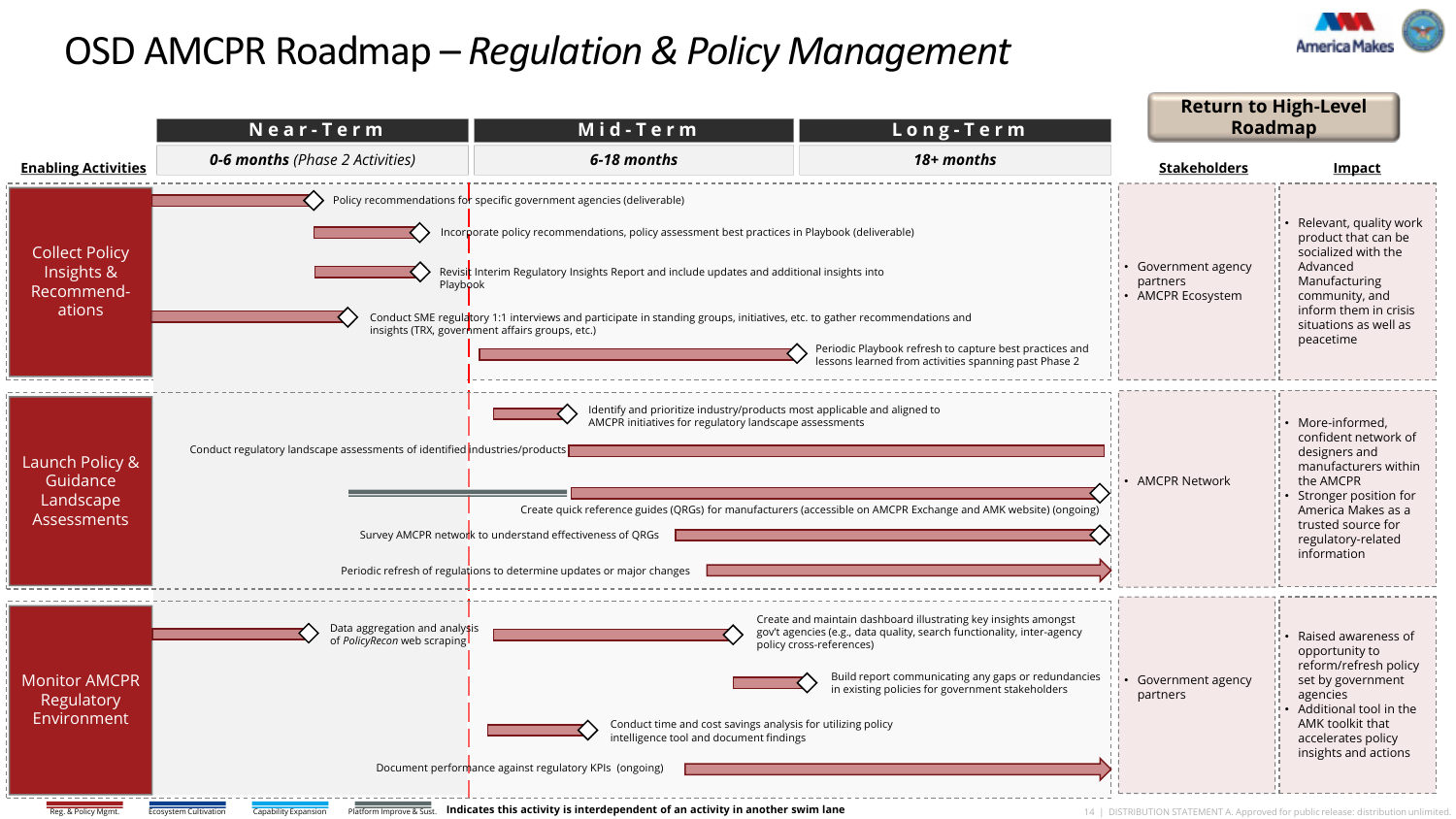### OSD AMCPR Roadmap – *Ecosystem Cultivation*



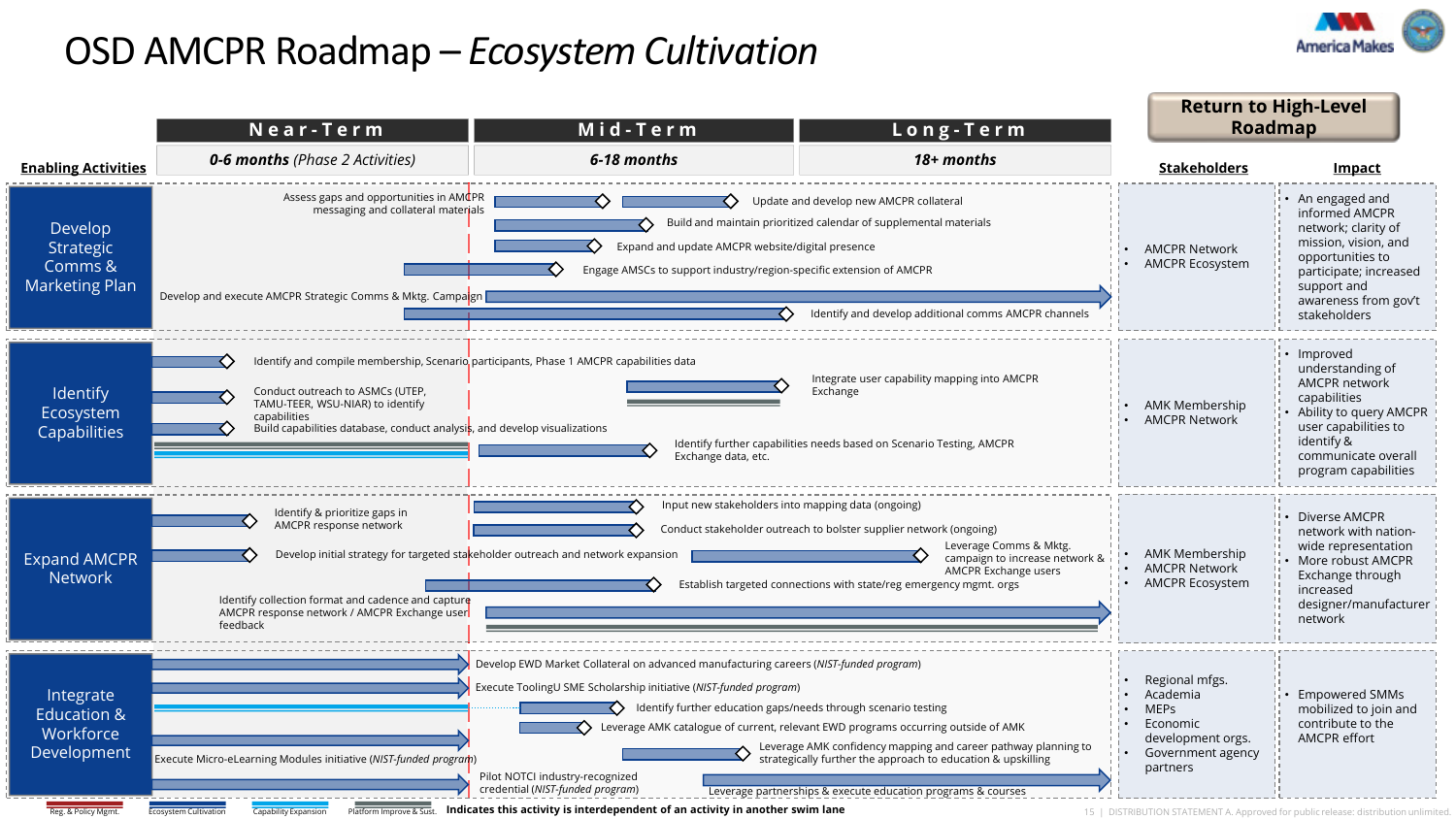### OSD AMCPR Roadmap – *Capability Expansion*





16 | DISTRIBUTION STATEMENT /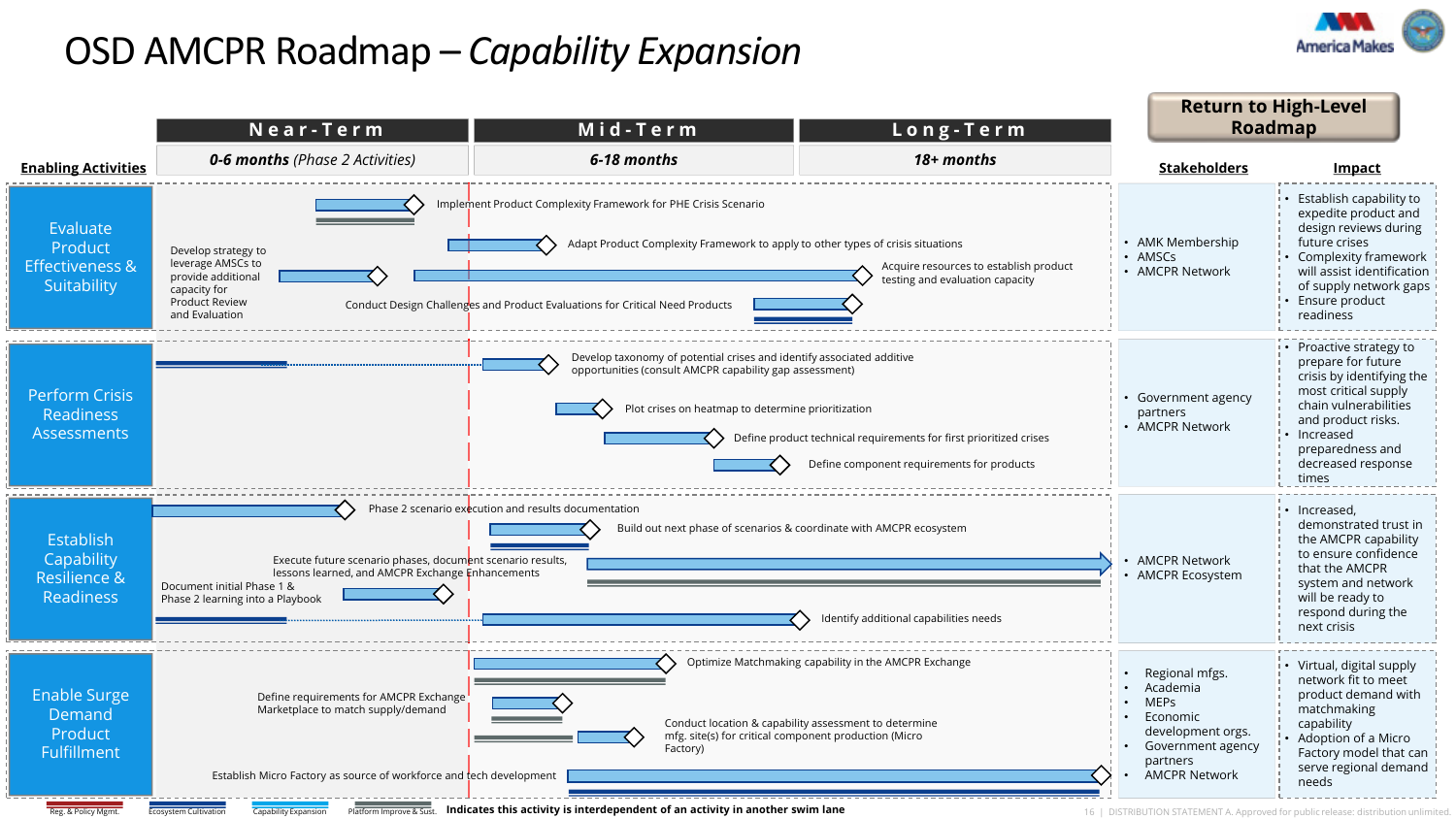### OSD AMCPR Roadmap – *Platform Improvement & Sustainment*

Reg. & Policy Mgmt. Ecosystem Cultivation Capability Expansion Platform Improve & Sust. **Indicates this activity is interdependent of an activity in another swim lane**



\*Refer to Appendix C for complete list of AMCPR Exchange features **Return to High-Level Near - Term Mid - Term Roadmap Long - Term** *0-6 months (Phase 2 Activities) 18+ months 6-18 months* **Enabling Activities\* Stakeholders Impact** Translate scenario lessons learned into future enhancements • AMK Membership Complete remaining MVP features which required workarounds for scenario testing • Fully functional • AMSCs Stabilize Enhance model permissions (custom roles & groups) repository portal that Extended mfg. **Existing** community supports community Squash medium, high and critical bugs • Government agency needs in peacetime Functionality Enhance track & display relevant KPIs partners and crises Refactor and optimize code to reduce technical debt • MEPs Enable Model revision functionality UI/UX Enhancements **Approved part suppliers** Approval/verification & display of approved part suppliers く〉 Implement qualified supplier metrics to foster confidence • AMK Membership • Enhanced portal between supplier and requestor • AMSCs functionality that will Enhance Multi-user/location expansion of supplier data model further expand Extended mfg. Enable personalized user reports Existing community ecosystem Improved and expanded notifications Complete collaboration and • Government agency Functionality Enhance part design functionality through clearly defined reqs. Integration into extend the AMCPR partners NIH 3D Print • MEPs network Expand collaboration tools to stimulate AMCPR Exchange community growth てゝ Exchange ↷ Enhance Model Search by enabling size-based searching Integrate Product Complexity Framework • AMK Membership Enhanced qualitative and quantitative production requirements • AMSCs Operationalize Product Complexity Framework Incorporate • Optimized crisis Integrate raw material and/or consumables suppliers for designs listed on AMCPR Exchange Extended mfg. response via portal New community features that increase Expand AMCPR Exchange Integration into other government agency sites and repositories • Government agency Functionality member participation partners Enhanced demand signaling • MEPs Incorporate ability to annotate on a design drawing to suggest changes Intelligently connect subassemblies to parts • AMK Membership 3<sup>rd</sup>-party slicer integration • AMSCs • Functionality unique to Integrate AMCPR ecosystem mapping capabilities Extended mfg. the AMCPR Exchange Introduce Key and regionalization API into AMCPR Exchange community that will best support Differentiators the needs of the • Government agency Evolve AMCPR Exchange into Marketplace (Integrate automated model-based pricing partners national community Asset tracking of manufactured product for real time delivery visibility tool) • MEPs Mobile AMCPR Exchange application that allows key functionality in time of crisis

17 | DISTRIBUTION STATEMENT A. Approved for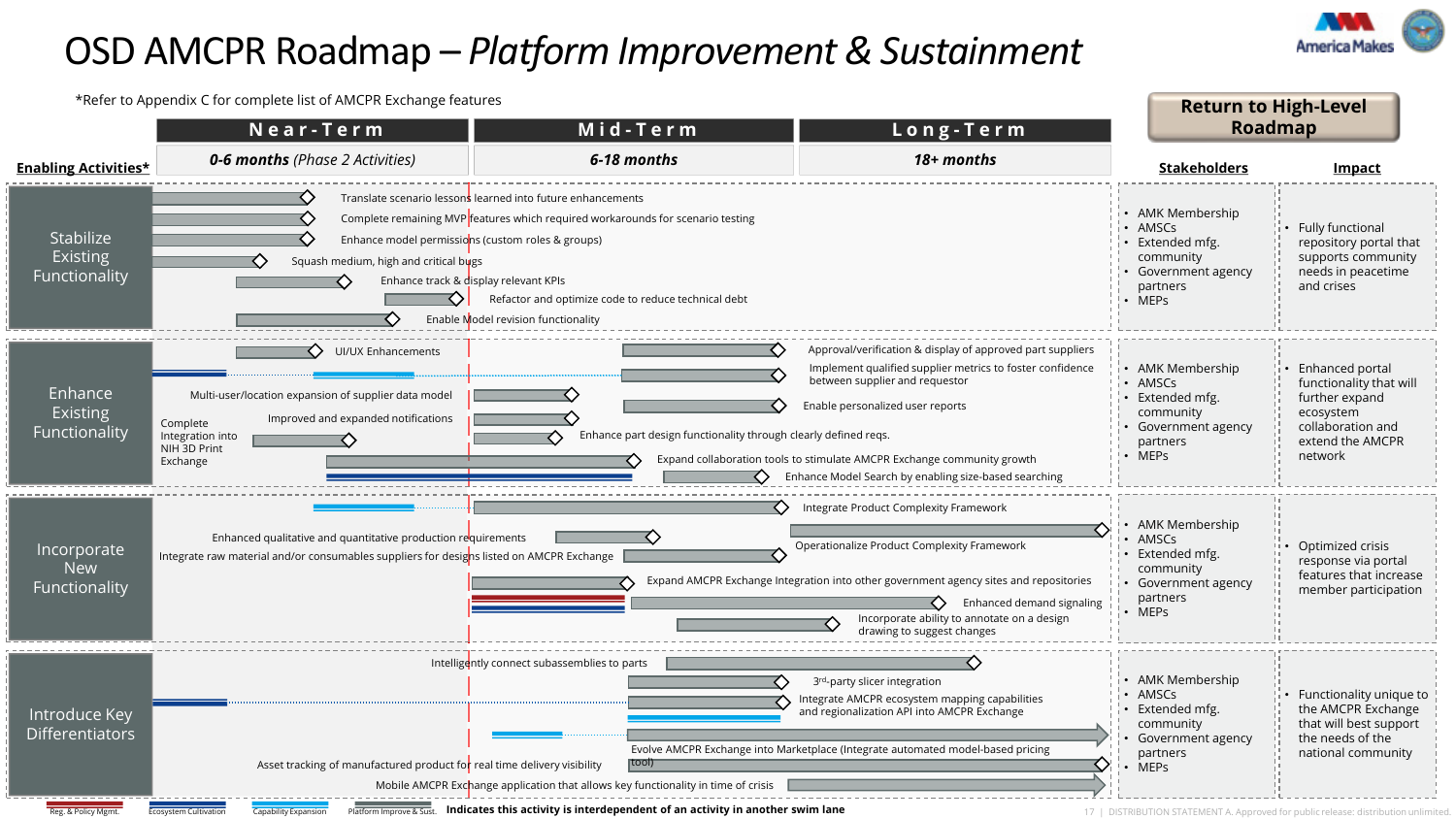# <span id="page-17-0"></span>**Governance for Roadmap Execution**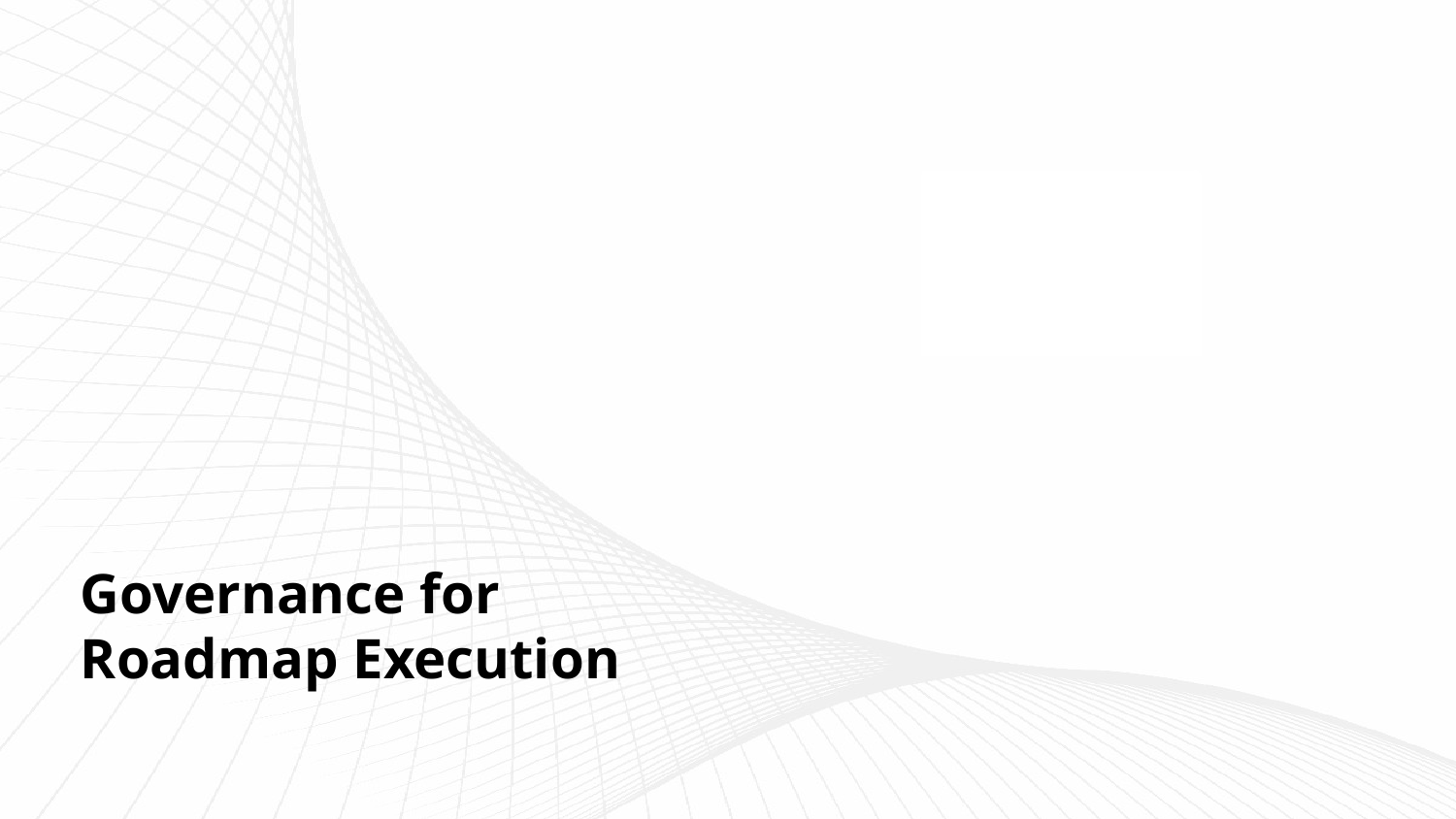

### Governance for Roadmap Execution

Swim lane interdependencies demonstrated in the Roadmap require cross-coordination and communication among workstreams, overseen by a program coordinator during the next phase of work

#### **AMCPR GOVERNANCE STRUCTURE\***



\*Governance structure is a visual representation of the cross-coordination required to execute activities in the next phase of work.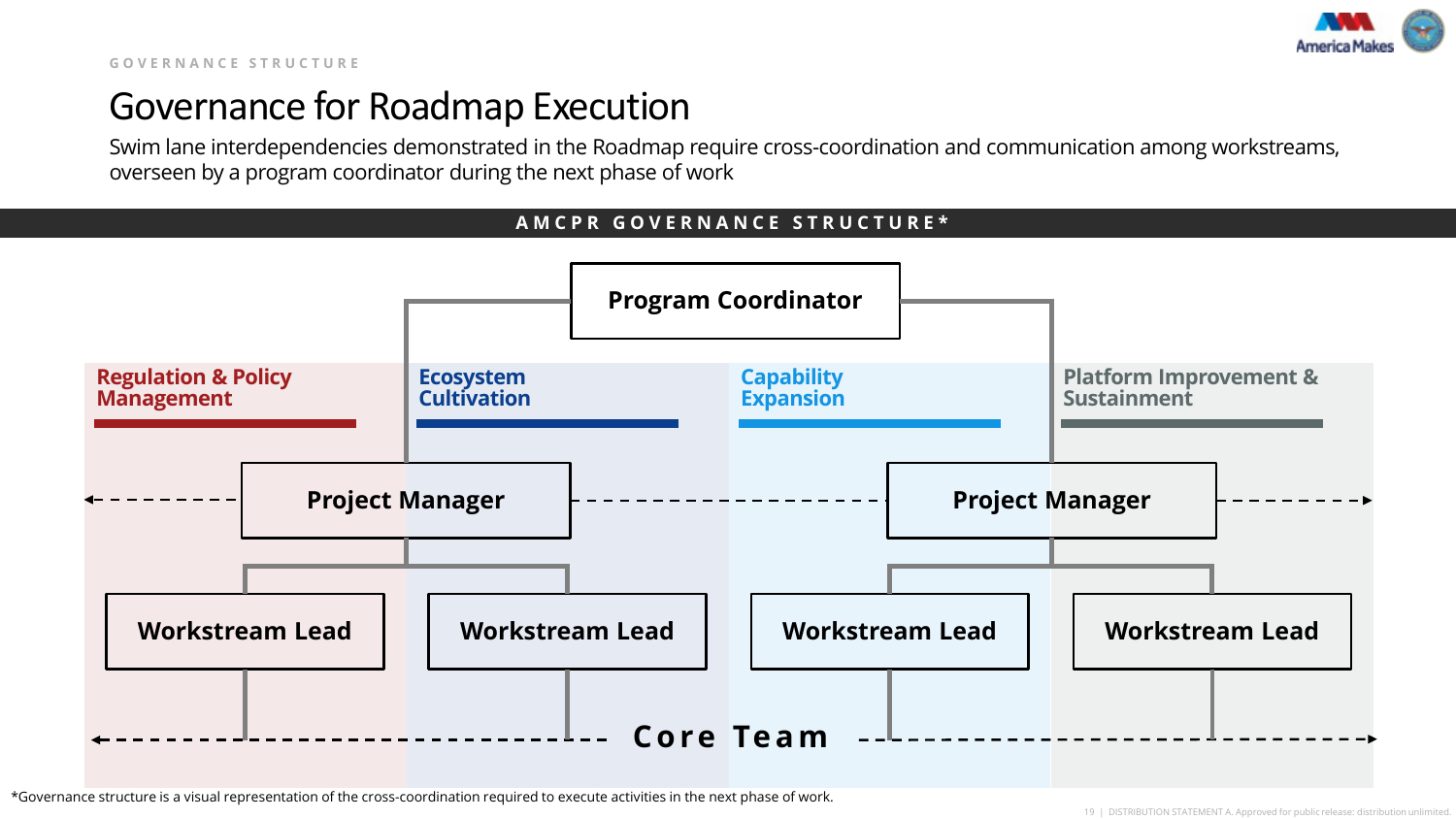# <span id="page-19-0"></span>**Key Performance Indicators**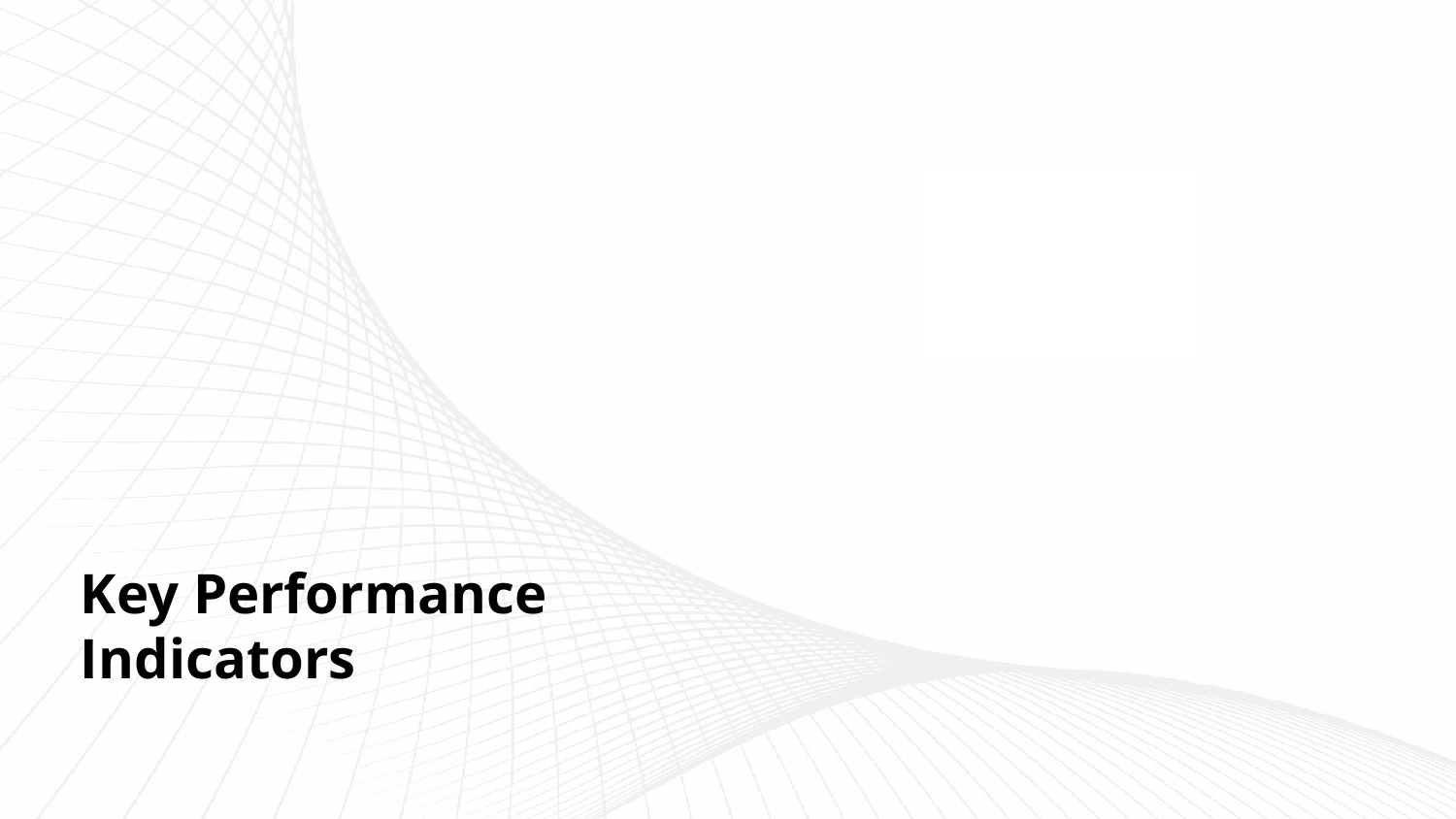

### Key Performance Indicators

Tracking performance and execution is key in achieving roadmap objectives. KPIs help to demonstrate measurable value of roadmap activities and aid in reporting, both internally and externally to roadmap stakeholders

#### **ROADMAP KPIs\***



**Policy Mgt.**

Swim lane KPIs:

- % of AMCPR membership with increased level of confidence in operating under government agency regulations (through survey)
- % of AMCPR designers who agree to AMCPR Exchange IP/privacy policy **Regulation & Exchange IP/privacy policy** and the set of suppliers with score **Capability Capability Exchange IP/privacy policy** 
	- Cycle time of Regulatory Tool web scraping
	- Cycle time of Regulatory Tool data analysis



**Capability Expansion** Swim lane KPIs:

- Supply Disruption Readiness Approach sprint cycle time
- # of products with completed complexity assessments
- 



#### **Ecosystem Cultivation**

- Swim lane KPIs:
- % growth in AMCPR membership; industry and regional diversity
- # and Breadth of supplier capabilities
- Design challenge participation
- Engagement through social and digital channels
- Level of participation/impact of EWD initiatives



**Platform Improve & Sustain**

Swim lane KPIs:

- # of end users requesting products
- # of products by type that can support crisis response
- # of manufactures identified in each geographic ecosystem that can support the crisis response
- Sprint burndown
- Cycle time
- # of feedback tickets submitted by users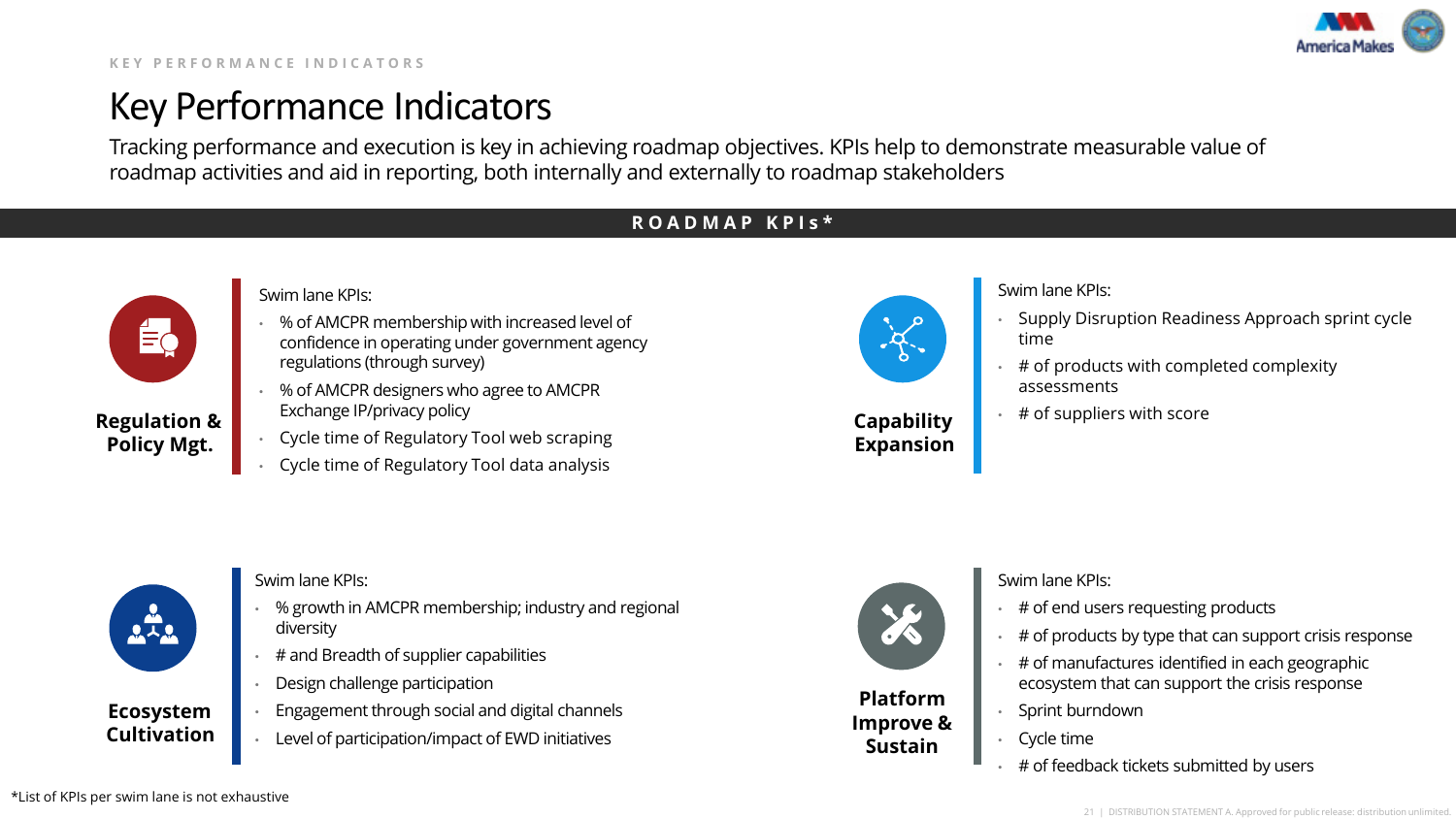# **Appendices**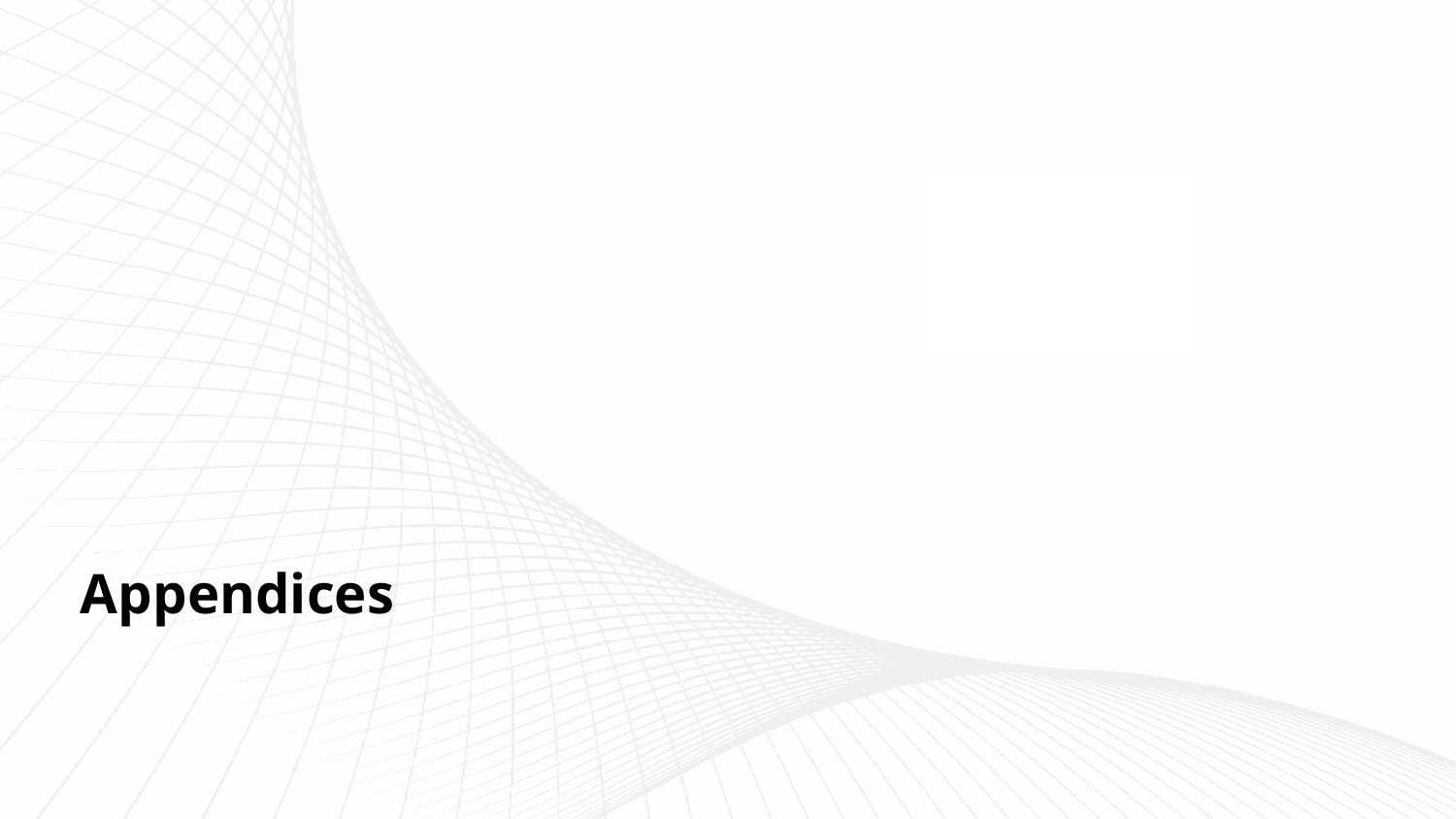

## <span id="page-22-0"></span>Appendix A: List of Acronyms

| <b>Acronym</b>  | <b>Definition</b>                                                                      |
|-----------------|----------------------------------------------------------------------------------------|
| AMCPR           | Advanced Manufacturing Crisis Production Response                                      |
| <b>AMK</b>      | America Makes                                                                          |
| AMSC            | America Makes Satellite Center                                                         |
| <b>DoD</b>      | Department of Defense                                                                  |
| <b>EWD</b>      | Education & Workforce Development                                                      |
| <b>KPI</b>      | Key Performance Indicator                                                              |
| <b>MVP</b>      | Minimum Viable Product                                                                 |
| <b>NCDMM</b>    | National Center for Defense Manufacturing & Machining                                  |
| <b>OEM</b>      | Original Equipment Manufacturer                                                        |
| <b>OSD</b>      | Office of the Secretary of Defense                                                     |
| <b>PHE</b>      | Public Health Emergency                                                                |
| PPE             | Personal Protective Equipment                                                          |
| QRG             | Quick Reference Guide                                                                  |
| <b>SME</b>      | Subject Matter Expert                                                                  |
| TAMU-TEES       | Texas A&M University - Engineering Experiment Station (Satellite Center)               |
| <b>TRX</b>      | America Makes Technical Review & Exchange                                              |
| <b>UTEP</b>     | University of Texas at El Paso (Satellite Center)                                      |
| <b>WSU-NIAR</b> | Wichita State University - National Institute for Aviation Research (Satellite Center) |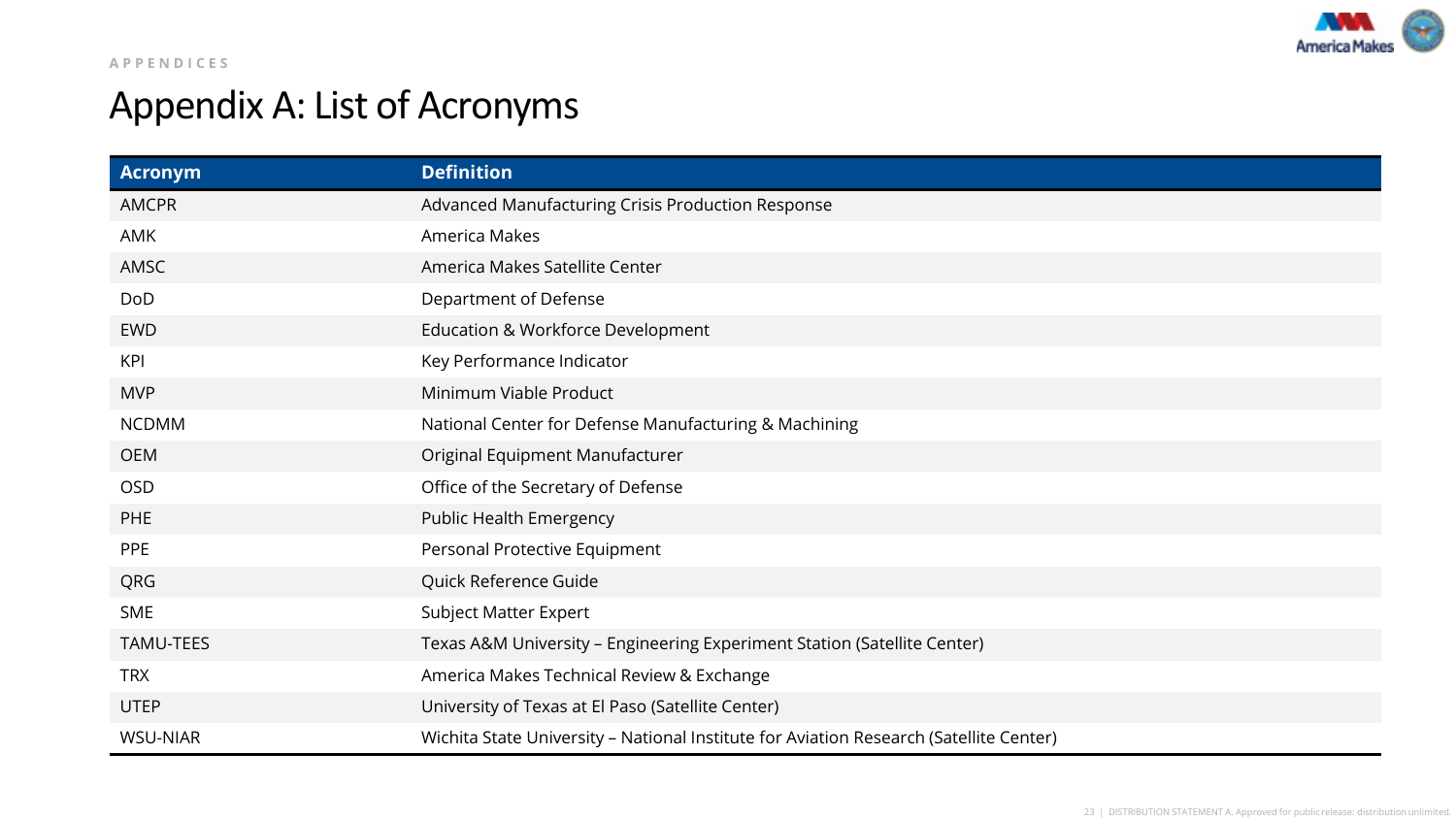

## <span id="page-23-0"></span>Appendix B: Key Terms Defined

| <b>Key Term</b>                                                                                                                                                                                                                               | <b>Definition</b>                                                                                                                                                                                                                                                                                                                                                                                                                                                                                                                  |
|-----------------------------------------------------------------------------------------------------------------------------------------------------------------------------------------------------------------------------------------------|------------------------------------------------------------------------------------------------------------------------------------------------------------------------------------------------------------------------------------------------------------------------------------------------------------------------------------------------------------------------------------------------------------------------------------------------------------------------------------------------------------------------------------|
| <b>AMCPR Ecosystem</b>                                                                                                                                                                                                                        | Interconnected network of public and private entities convened to directly and indirectly shape the AMCPR<br>infrastructure to help prepare the U.S. for future crises and enhance overall national economic<br>competitiveness and security.                                                                                                                                                                                                                                                                                      |
| Model collection and matching web application that allows the AM community to share data securely during<br><b>AMCPR Exchange</b><br>the ongoing COVID-19 crisis and is also a tool that supports future crises that stress the supply chain. |                                                                                                                                                                                                                                                                                                                                                                                                                                                                                                                                    |
| <b>AMCPR Network</b>                                                                                                                                                                                                                          | Stakeholders from the Needs Requester, Designer, Reviewer / Regulatory, and Manufacturing Supplier<br>communities who have committed to joining the AMCPR and supporting the development of an enduring<br>strategic framework for advanced manufacturing response capabilities. Network organizations and response<br>capabilities will ultimately be tracked and convened through the AMCPR Exchange.                                                                                                                            |
| <b>Education and Workforce</b><br>Development (EWD)                                                                                                                                                                                           | Targeted resources and training to advance the workforce through re-skilling and up-skilling, designed to<br>build up an AMCPR Network better prepared for supply chain disruptions in future crises.                                                                                                                                                                                                                                                                                                                              |
| Design Challenge                                                                                                                                                                                                                              | To address crisis response needs, new product designs are needed that will enable faster production, new<br>functionality, and an increase in potential supply base. A Design Challenge is an open call for new product<br>designs that can meet a defined set of requirements. The designs are reviewed and evaluated by a panel of<br>experts and the top designs are selected. Often, a monetary reward is given to the top design(s) in order to<br>facilitate the continued maturation or scale-up of the new product design. |
| Matchmaking                                                                                                                                                                                                                                   | Process by which a member of the 'needs' community is connected to a member of the supplier community<br>to obtain critical components or products.                                                                                                                                                                                                                                                                                                                                                                                |
| Marketplace                                                                                                                                                                                                                                   | Future-state AMCPR Exchange platform capability where transactions are facilitated directly through the<br>AMCPR Exchange, providing full visibility into the end-to-end process, and therefore better positioning the<br>AMCPR to coordinate future disaster response efforts.                                                                                                                                                                                                                                                    |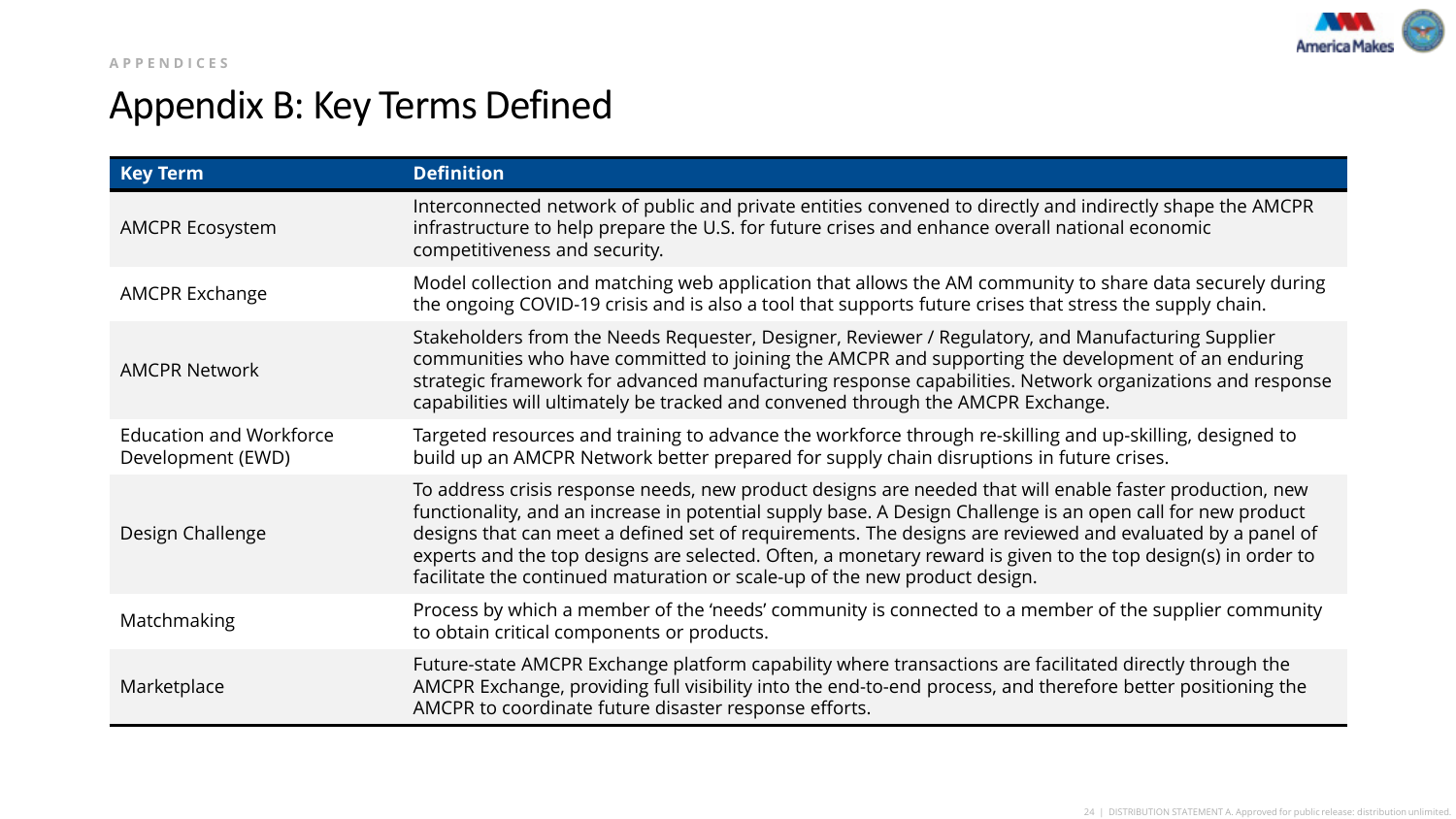

### Appendix B: Key Terms Defined (continued)

| <b>Key Term</b>                        | <b>Definition</b>                                                                                                                                                                                                                                                                                                                                                                                                                                                                                                                                                                                   |
|----------------------------------------|-----------------------------------------------------------------------------------------------------------------------------------------------------------------------------------------------------------------------------------------------------------------------------------------------------------------------------------------------------------------------------------------------------------------------------------------------------------------------------------------------------------------------------------------------------------------------------------------------------|
| Micro Factory                          | Plant or manufacturing site consisting mostly of rapid prototyping and flexible-operations production<br>equipment best-suited for small batch production. In times of emergency, the Micro Factory can be used to<br>manufacture critical need components to supply regional surge demand. During periods of non-crisis, the<br>manufacturing equipment can be used to support regional education, workforce and development needs.<br>Additionally, the physical assets can be used to incubate and mature technology start-ups and the<br>manufacturing readiness levels of critical components. |
| Mobile Application (AMCPR<br>Exchange) | Application designed to run the AMCPR Exchange on a mobile device (e.g., smart phone, tablet, etc.), allowing<br>users to perform key AMCPR Exchange functions.                                                                                                                                                                                                                                                                                                                                                                                                                                     |
| NIH 3D Print Exchange                  | Public-facing website platform developed by NIH, used to house a broad range of 3D printable designs<br>during the initial COVID-19 response. The AMCPR effort leveraged the site as a searchable repository of<br>open-source models in formats compatible for use on a wide variety of additive manufacturing equipment.                                                                                                                                                                                                                                                                          |
| Phase 1                                | The first phase of work in America Makes' response to the COVID-19 crisis, spanning from March 2020<br>through June 2020, by which the AMCPR was formed and operationalized.                                                                                                                                                                                                                                                                                                                                                                                                                        |
| Phase 2                                | The second phase of work in which the AMCPR was further developed and operationalized, spanning from<br>July 2020 through July 2021. Key activities and deliverables included: ecosystem feedback through<br>workshops, AMCPR capability mapping, scenario planning and execution, AMCPR Exchange development<br>and MVP completion, and development of the Long-Term AMCPR Roadmap, Playbook, and Impacts Report.                                                                                                                                                                                  |
| Playbook                               | Guide outlining a repeatable process that captures the steps required at each decision point for<br>organizations preparing and/or responding to a future crisis. Incorporates a framework by which to structure<br>efforts for effective rollout.                                                                                                                                                                                                                                                                                                                                                  |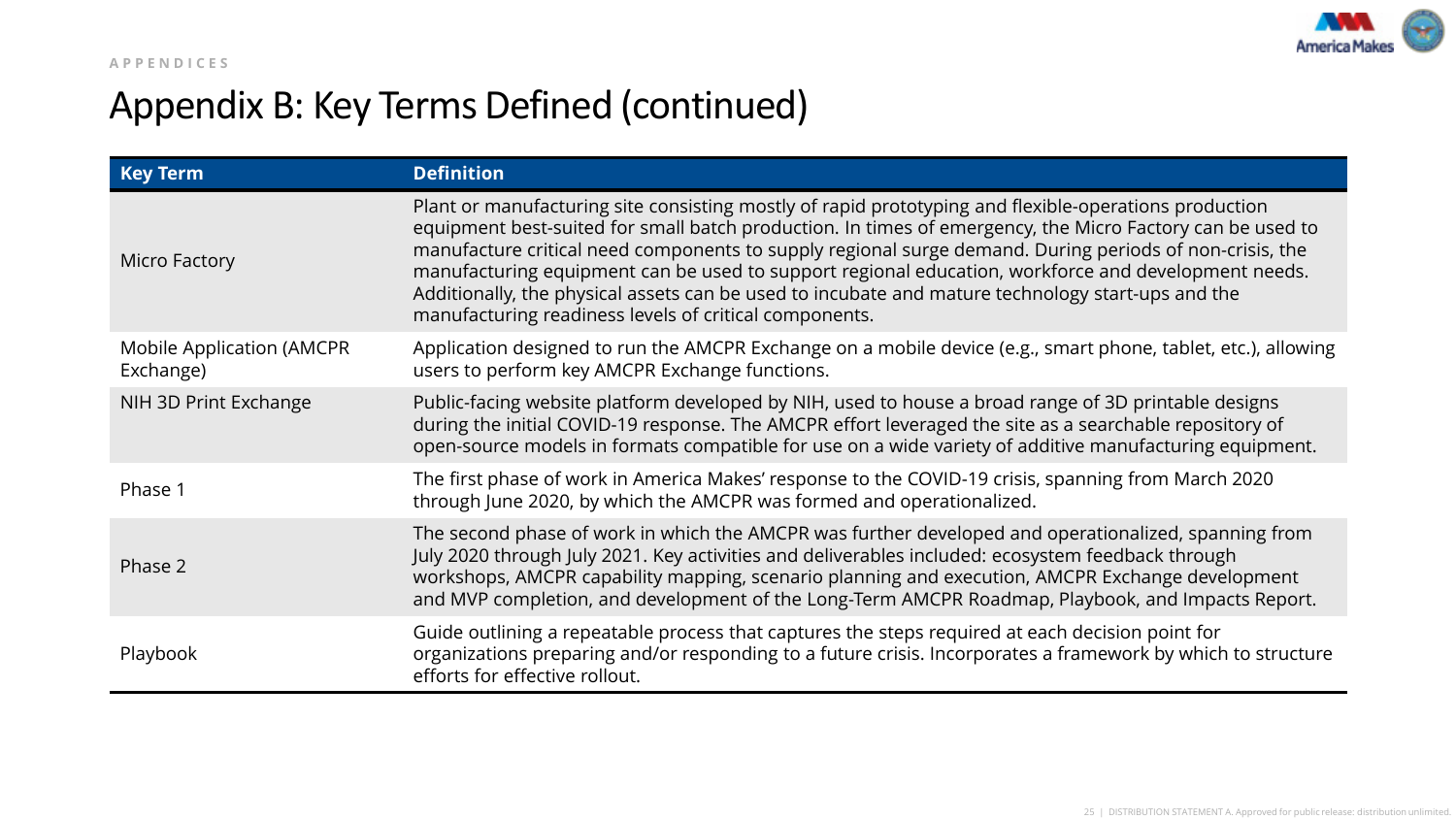

### Appendix B: Key Terms Defined (continued)

| <b>Key Term</b>                     | <b>Definition</b>                                                                                                                                                                                                                                                                                                                                                                                                                                                                                                                                                                                                             |
|-------------------------------------|-------------------------------------------------------------------------------------------------------------------------------------------------------------------------------------------------------------------------------------------------------------------------------------------------------------------------------------------------------------------------------------------------------------------------------------------------------------------------------------------------------------------------------------------------------------------------------------------------------------------------------|
| <b>Product Complexity Framework</b> | Tool developed by the AMCPR to assess whether a product is suitable for additive manufacturing and assist<br>in prioritizing which products to pursue for conversion to additive designs. The complexity is assessed across<br>four dimensions: 1) manufacturing complexity, 2) functional complexity, 3) business complexity, and 4)<br>regulatory & legal complexity.                                                                                                                                                                                                                                                       |
| <b>Product Evaluation</b>           | Some components are produced by non-conventional manufacturing (e.g., additive manufacturing) to<br>augment traditional supply chains to meet surge demand during a crisis. However, the designs and the<br>components produced by non-conventional methods are often untested or unproven for the applications<br>they are intended for use. "Product Evaluation" is the systematic process to determine fitness for use in the<br>intended applications of the new designs and components produced by non-traditional methods. Depending<br>on the Product Complexity, the rigor and thoroughness of the testing will vary. |
| PolicyRecon                         | Tool that leverages automated document scraping, natural language processing (NLP), artificial intelligence<br>(AI), and machine learning, designed to rapidly identify and illuminate applicable policies and regulations and<br>identify gaps or discrepancies in that documentation.                                                                                                                                                                                                                                                                                                                                       |
| Scenario Execution                  | Series of action and/or events, in response to a crisis, executed to comprehensively and systematically assess<br>response capabilities of the AMCPR and the effectiveness of the AMCPR Exchange. Involves multiple<br>organizations working together to address the crisis scenario.                                                                                                                                                                                                                                                                                                                                         |
| Third-Party Slicer Integration      | Incorporation of a third-party slicing software into the AMCPR Exchange, allowing for the generation of line-<br>by-line (or layer-by-layer) 3D printer instructions into a file that is uploaded into the AMCPR Exchange.                                                                                                                                                                                                                                                                                                                                                                                                    |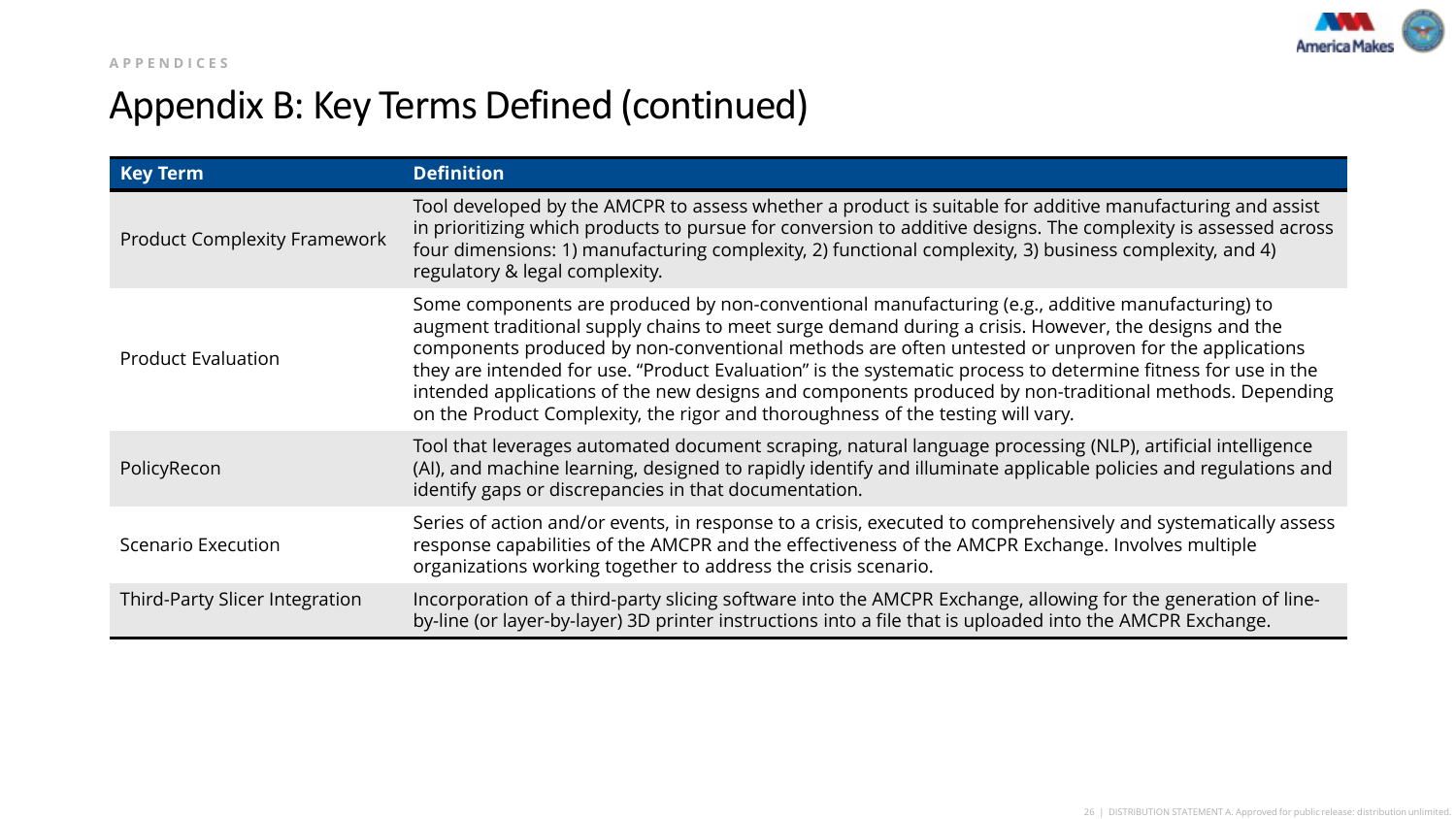

## <span id="page-26-0"></span>Appendix C: AMCPR Exchange Features List

| <b>Themes</b>          |                                                                     | Jira ID | <b>User Story/Description</b>                                                                                                                                                                                                                                                                                                 |
|------------------------|---------------------------------------------------------------------|---------|-------------------------------------------------------------------------------------------------------------------------------------------------------------------------------------------------------------------------------------------------------------------------------------------------------------------------------|
|                        | Translate Scenario Lessons into Bugs & Future<br>Enhancements       | N/A     | Continuously improve platform through bug fixes, user feedback, and new<br>features.                                                                                                                                                                                                                                          |
|                        | Complete MVP Functionality                                          | N/A     | Finish development of all remaining MVP features which required workarounds<br>for scenario testing                                                                                                                                                                                                                           |
| ctionality             | Enhance model permissions (custom roles & groups)                   | 248     | As an admin, I want to be able to reference a master permissions matrix so I<br>can understand permissions and set them for various groups and users<br>appropriately.                                                                                                                                                        |
| Ĕ<br>ப<br><u>ဗ</u> ္   | Enhance AMCPR Exchange to track and display relevant<br><b>KPIS</b> | 124,87  | As an admin user from AM team, I want to be able to have access to a<br>dashboard that allows visibility to key indicators providing insight into the use of<br>the AMCPR Exchange.                                                                                                                                           |
| Exist<br>Ñ<br>$\equiv$ | Enable saved searches                                               | 69      | As a registered user, I want to be able to save all of the conditions of my search<br>so that I can easily perform an identical search in the future without having to<br>enter all the criteria again.<br>Note: this has been rolled up into "Complete MVP Functionality" and will be<br>implemented as part of that effort. |
| <b>Stab</b>            | Squash medium, high, and critical bugs                              | N/A     | Get rid of all bugs pre- and post-MVP.                                                                                                                                                                                                                                                                                        |
|                        | Refactor and optimize code to reduce technical debt                 | N/A     | Improve technical efficiency of platform.                                                                                                                                                                                                                                                                                     |
|                        | Enable Model revision functionality in the AMCPR<br>Exchange        | 118     | As a designer, I want the ability to revise or update my design so my most<br>current and up to date design is available on the AMCPR Exchange.                                                                                                                                                                               |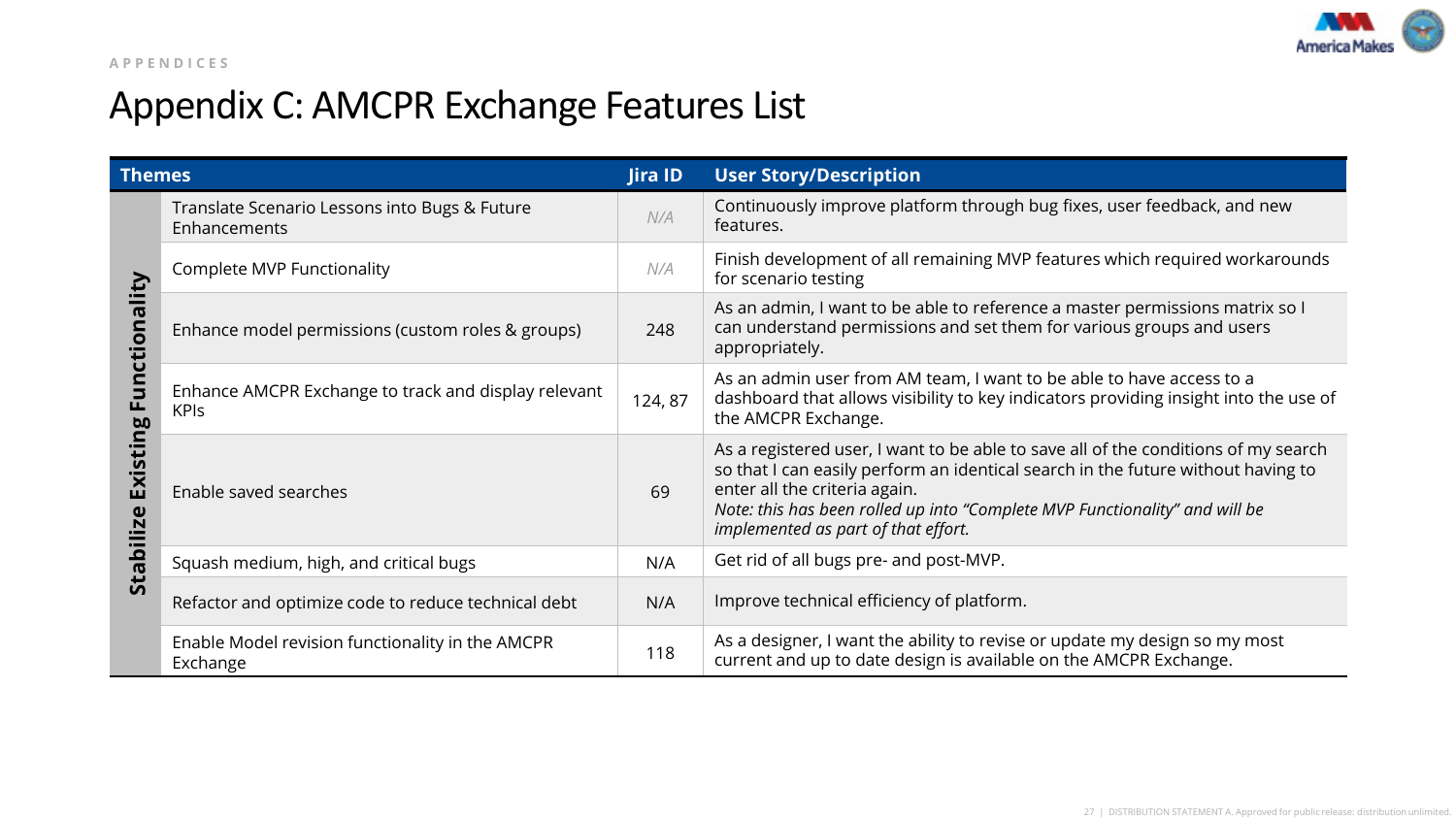

## Appendix C: AMCPR Exchange Features List (continued)

|                                   | <b>Themes</b>                                                                      | Jira ID | <b>User Story/Description</b>                                                                                                                                                                                                                                                                                                |
|-----------------------------------|------------------------------------------------------------------------------------|---------|------------------------------------------------------------------------------------------------------------------------------------------------------------------------------------------------------------------------------------------------------------------------------------------------------------------------------|
|                                   | UI/UX Improvements                                                                 | N/A     | Scoping, create UI mockups, elicit feedback, make updates; evaluate critical<br>processes and user pain points, improve processes, make updates.                                                                                                                                                                             |
|                                   | NIH 3D Print Exchange Integration                                                  | 218     | As an AMCPR Exchange user, I would like to be able to view designs from<br>the NIH 3D Print Exchange.                                                                                                                                                                                                                        |
|                                   | Multi-user/location expansion of supplier data model                               | N/A     | Expand supplier data model to accommodate multiple users from a single<br>supplier with multiple locations.                                                                                                                                                                                                                  |
|                                   | Improved and expanded notifications                                                | 237     | Enhance notifications with direct links to models and review date visibility.                                                                                                                                                                                                                                                |
|                                   | Enhance part design functionality through clearly<br>defined requirements          | N/A     | As a designer, I need a definition of requirements to be provided to me<br>before I start working on my design so that I can respond correctly to a<br>need (RFP document was mentioned here, so a fair amount of detail was<br>being expected in requirements).                                                             |
| Existing Functionality<br>Enhance | Expand collaboration tools to stimulate AMCPR<br>Exchange community growth         | 179     | As a user, I want to be able to interact with other members of the AMCPR<br>community via a set of forums and other social features.                                                                                                                                                                                         |
|                                   | Enhance AMCPR Exchange Model Search capability<br>by enabling size-based searching | 103     | As a user, I want to be able to search for parts based on size and<br>dimensions.<br>Note: This has been pushed back on the timeline and may be cost prohibitive to<br>implement.                                                                                                                                            |
|                                   | Approval/verification & display of approved part<br>suppliers                      | N/A     | Implement supplier approval/verification process to improve requester's<br>confidence in supplier.                                                                                                                                                                                                                           |
|                                   | Qualified supplier metrics                                                         | N/A     | As a requester, I want to have confidence in my suppliers that they will be<br>able to meet deadlines. Suppliers should be pre-qualified/vetted when<br>possible. In crisis times: Pre-existing supplier qualification process goes out<br>the window when the only consideration is "can the supplier actually<br>deliver?" |
|                                   | Enable personalized user reports                                                   | N/A     | Persona-specific metric reports allowing users to determine their<br>performance specific to their AMCPR Exchange role.                                                                                                                                                                                                      |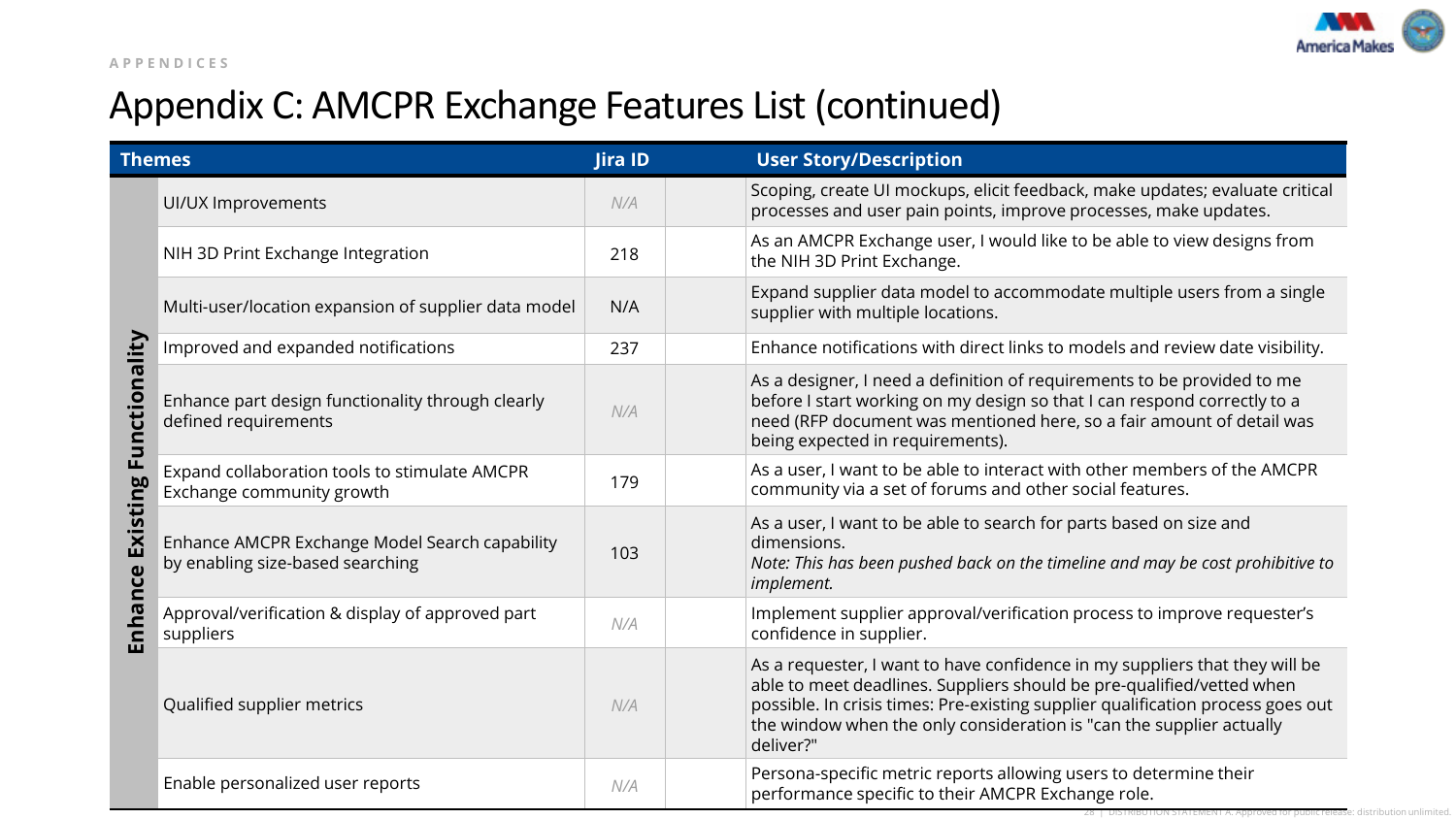

### Appendix C: AMCPR Exchange Features List (continued)

| <b>Themes</b>      |                                                                                             | Jira ID | <b>User Story/Description</b>                                                                                                                                                                                                                                                                                                                                                                                                                                                                   |  |
|--------------------|---------------------------------------------------------------------------------------------|---------|-------------------------------------------------------------------------------------------------------------------------------------------------------------------------------------------------------------------------------------------------------------------------------------------------------------------------------------------------------------------------------------------------------------------------------------------------------------------------------------------------|--|
| Functionality      | Integrate and operationalize product complexity<br>framework                                | N/A     | As an AMCPR Exchange user and designer, I want to be able to see product<br>complexity framework so that I can understand what is required for each level of<br>design.                                                                                                                                                                                                                                                                                                                         |  |
|                    | Enhanced qualitative and quantitative production<br>requirements                            | N/A     | As a supplier, I want clearly defined requirements as they related to part<br>production including equipment required, estimated printing time, estimated<br>cost to print, best practices for printing this particular model (e.g., does this part<br>require supports?), and feedback from people who have already printed this<br>model. For feedback, I want to know how many people printed the model so far,<br>and whether there were any issues associated with the production process. |  |
|                    | Expand AMCPR Exchange Integration into other<br>government agency sites and repositories    | N/A     | As an AMCPR Exchange user, I would like to be able to view models from various<br>government agency repositories. I would also like to be able to connect the<br>AMCPR Exchange to government agency sites so that AMCPR Exchange can be<br>more widely used.                                                                                                                                                                                                                                   |  |
| New<br>Incorporate | Integrate raw material and/or consumables suppliers for<br>designs listed on AMCPR Exchange | N/A     | As a registered supplier on the AMCPR Exchange site, I want to have a place on<br>the AMCPR Exchange where I can find vendors that can provide<br>consumables/additional materials required for a model so that I can address a<br>consumables shortage if it occurred. Perhaps consumables connected to a<br>design and Vendors listed with ability to provide those consumables.                                                                                                              |  |
|                    | Enhanced demand signaling                                                                   | N/A     | As a designer, I want a listing or some type of signal of designs needed in the<br>community so I can focus my efforts on those specific needs.                                                                                                                                                                                                                                                                                                                                                 |  |
|                    | Intelligently connect subassemblies to parts                                                | N/A     | Enable suppliers to build single components or entire subassemblies that<br>connect to a part uploaded to the AMCPR Exchange.                                                                                                                                                                                                                                                                                                                                                                   |  |
|                    | 3rd-party slicer integration                                                                | N/A     | As a supplier, I want slicer software integration to allow for the shortcutting of<br>the file conversion process.                                                                                                                                                                                                                                                                                                                                                                              |  |